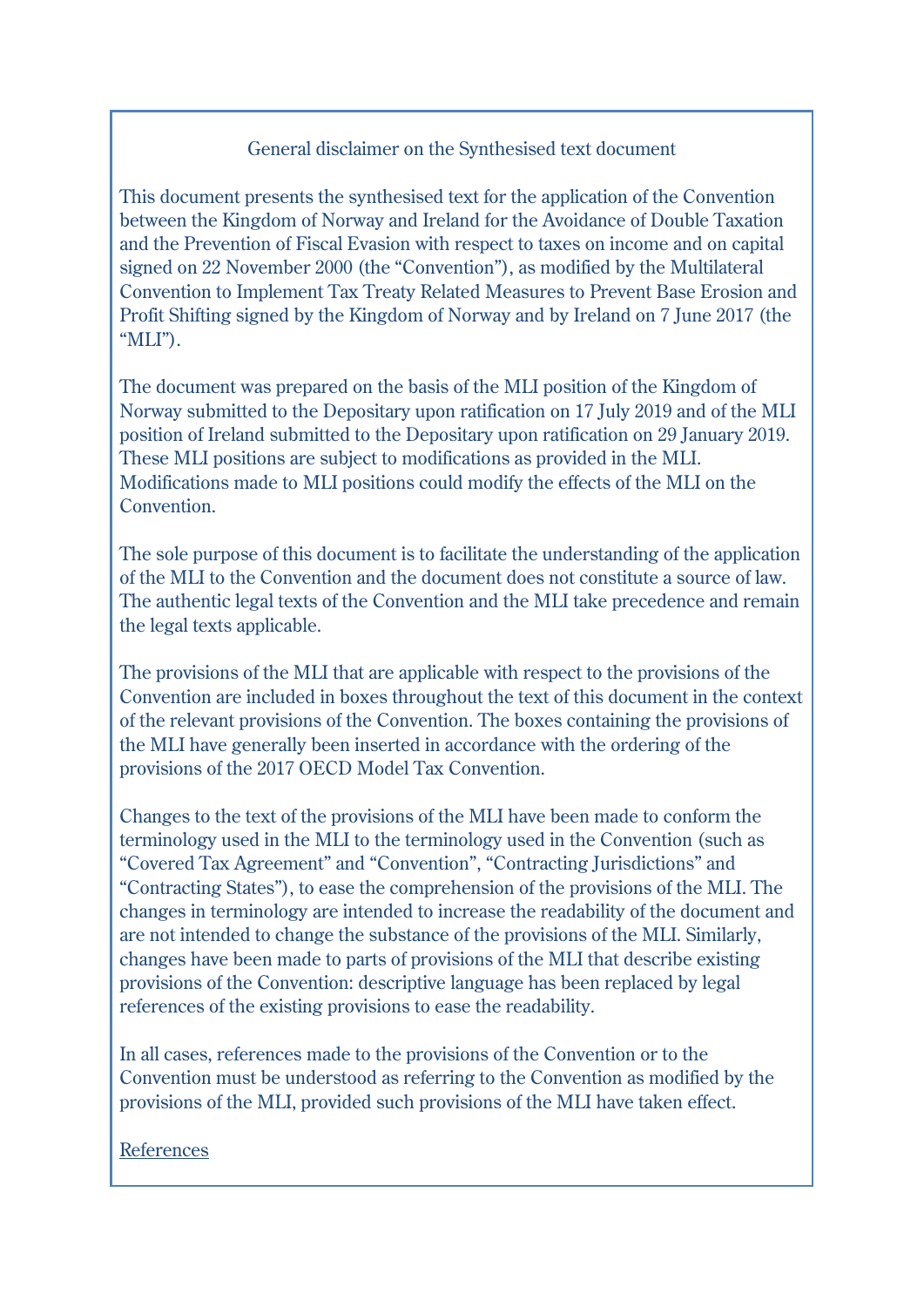The authentic legal texts of the MLI and the Convention can be found on: [https://www.regjeringen.no/no/tema/okonomi-og-budsjett/skatter-og](https://www.regjeringen.no/no/tema/okonomi-og-budsjett/skatter-og-avgifter/skatteavtaler-mellom-norge-og-andre-stat/id417330/)[avgifter/skatteavtaler-mellom-norge-og-andre-stat/id417330/.](https://www.regjeringen.no/no/tema/okonomi-og-budsjett/skatter-og-avgifter/skatteavtaler-mellom-norge-og-andre-stat/id417330/)

The MLI position of the Kingdom of Norway submitted to the Depositary upon ratification on 17 July 2019 and the MLI position of Ireland submitted to the Depositary upon ratification on 29 January 2019 can be found on the [MLI Depositary](http://www.oecd.org/tax/treaties/beps-mli-signatories-and-parties.pdf)  [\(OECD\) webpage.](http://www.oecd.org/tax/treaties/beps-mli-signatories-and-parties.pdf)

## Disclaimer on the entry into effect of the provisions of the MLI

The provisions of the MLI applicable to this Convention do not take effect on the same dates as the original provisions of the Convention. Each of the provisions of the MLI could take effect on different dates, depending on the types of taxes involved (taxes withheld at source or other taxes levied) and on the choices made by the Kingdom of Norway and Ireland in their MLI positions.

Dates of the deposit of instruments of ratification, acceptance or approval: 17 July 2019 for the Kingdom of Norway and 29 January 2019 for Ireland.

Entry into force of the MLI: 1 November 2019 for the Kingdom of Norway and 1 May 2019 for Ireland.

In accordance with paragraph 1 of Article 35 of the MLI, the provisions of the MLI shall have effect in each Contracting State with respect to this Convention:

- a) with respect to taxes withheld at source on amounts paid or credited to non-residents, where the event giving rise to such taxes occurs on or after 1 January 2020; and
- b) with respect to all other taxes levied by each Contracting State, for taxes levied with respect to taxable periods beginning on or after 1 May 2020.

Paragraph 4 of Article 35 of the MLI does not apply.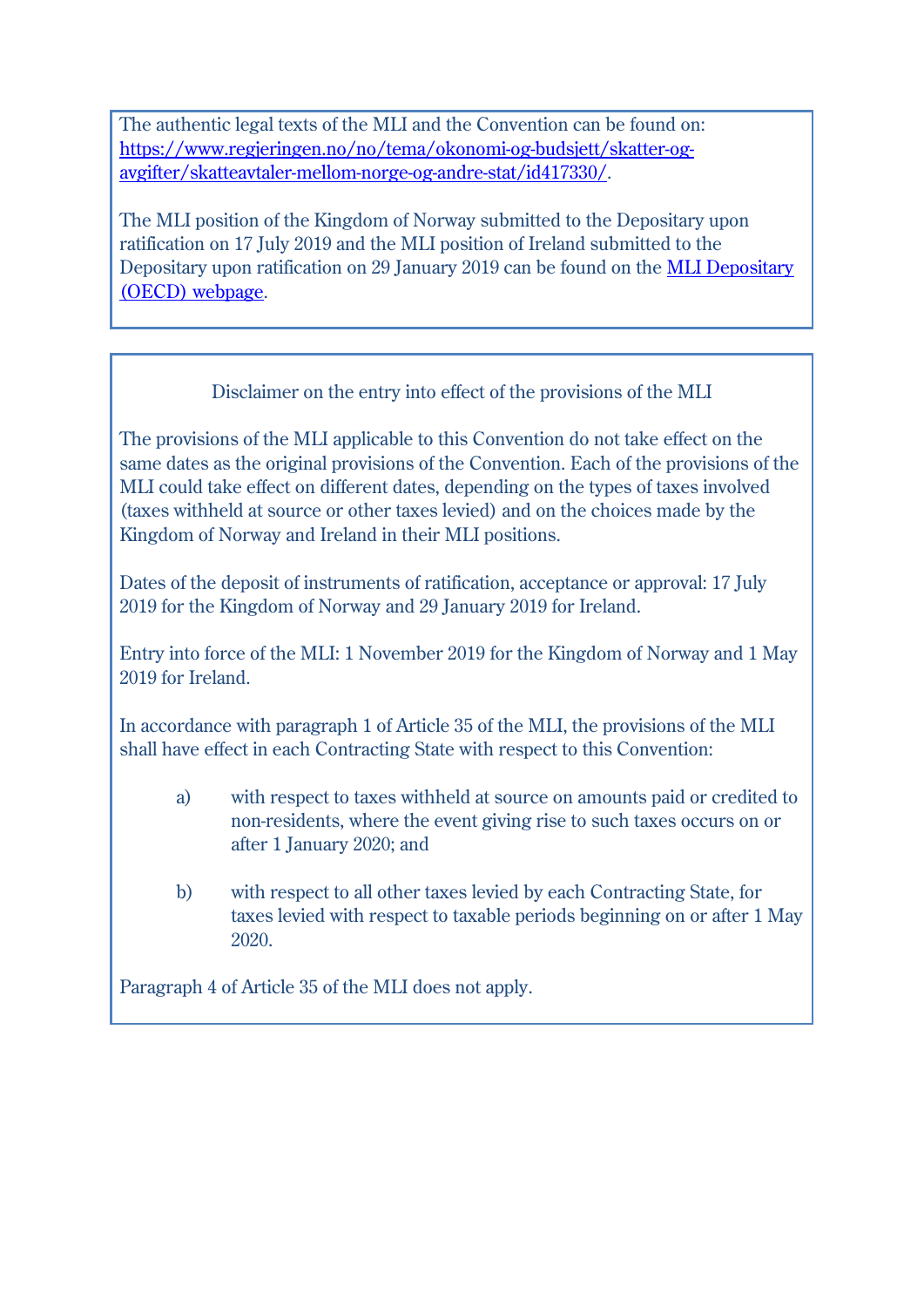#### **Convention between the Kingdom of Norway and Ireland for the Avoidance of Double Taxation and the Prevention of Fiscal Evasion with respect to taxes on income and on capital**

The Government of the Kingdom of Norway and the Government of Ireland,

**[REPLACED by paragraph 1 and paragraph 3 of Article 6 of the MLI]** [desiring to conclude a Convention for the Avoidance of Double Taxation and the Prevention of Fiscal Evasion with respect to taxes on income and on capital,]

*The following paragraph 1 and paragraph 3 of Article 6 of the MLI replace the text referring to an intent to eliminate double taxation in the preamble of this Convention:*

ARTICLE 6 OF THE MLI – PURPOSE OF A COVERED TAX AGREEMENT

Desiring to further develop their economic relationship and to enhance their cooperation in tax matters,

Intending to eliminate double taxation with respect to the taxes covered by this Convention without creating opportunities for non-taxation or reduced taxation through tax evasion or avoidance (including through treaty-shopping arrangements aimed at obtaining reliefs provided in the Convention for the indirect benefit of residents of third jurisdictions),

have agreed as follows:

#### Chapter I **Scope of the convention**

#### Article 1 **Persons covered**

This Convention shall apply to persons who are residents of one or both of the Contracting States.

*The following paragraphs 1 and 3 of Article 3 of the MLI apply and supersede the provisions of this Convention:*

ARTICLE 3 OF THE MLI – TRANSPARENT ENTITIES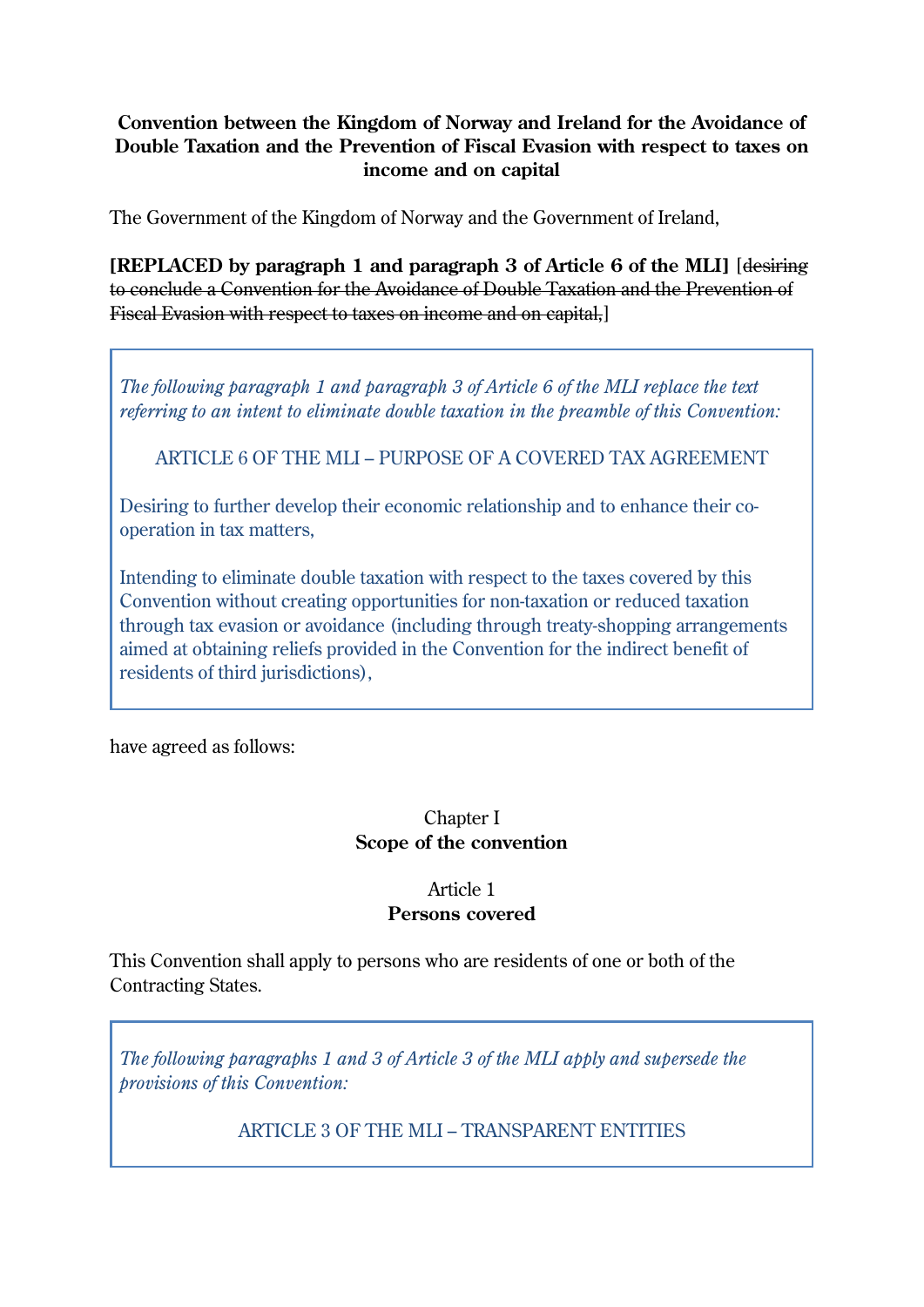For the purposes of the Convention, income derived by or through an entity or arrangement that is treated as wholly or partly fiscally transparent under the tax law of either Contracting State shall be considered to be income of a resident of a Contracting State but only to the extent that the income is treated, for purposes of taxation by that Contracting State, as the income of a resident of that Contracting State. In no case shall the provisions of this paragraph be construed to affect a Contracting State's right to tax the residents of that Contracting State.

#### Article 2 **Taxes covered**

1. This Convention shall apply to taxes on income and on capital imposed on behalf of a Contracting State or of its political subdivisions or local authorities, irrespective of the manner in which they are levied.

2. There shall be regarded as taxes on income and on capital all taxes imposed on total income, on total capital, or on elements of income or of capital, including taxes on gains from the alienation of movable or immovable property.

3. The existing taxes to which the Convention shall apply are:

- a) in the case of Norway:
	- (i) the national tax on income (inntektsskatt til staten);
	- (ii) the county municipal tax on income (inntektsskatt til fylkeskommunen);
	- (iii) the municipal tax on income (inntektsskatt til kommunen);
	- (iv) the national tax on capital (formuesskatt til staten);
	- (v) the municipal tax on capital (formuesskatt til kommunen);
	- (vi) the national tax relating to income and capital from the exploration for and the exploitation of submarine petroleum resources and activities and work relating thereto, including pipeline transport of petroleum produced (skatt til staten vedrørende inntekt og formue i forbindelse med undersøkelse etter og utnyttelse av undersjøiske petroleumsforekomster og dertil knyttet virksomhet og arbeid, herunder rørledningstransport av utvunnet petroleum); and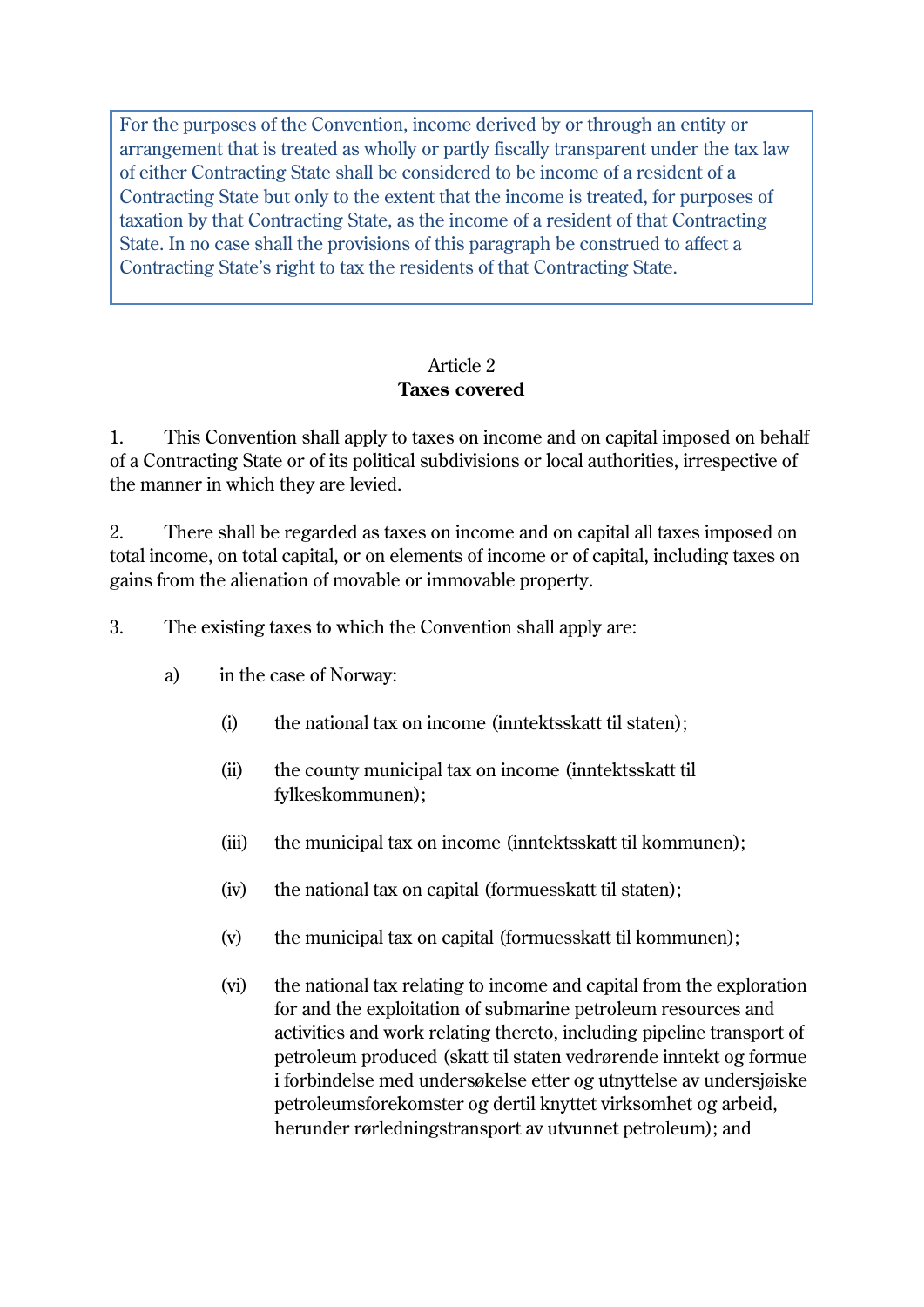(vii) the national tax on remuneration to non-resident artistes, etc. (skatt til staten på honorar til utenlandske artister m. v.);

(hereinafter referred to as «Norwegian tax»);

- b) in the case of Ireland:
	- (i) the income tax;
	- (ii) the corporation tax; and
	- (iii) the capital gains tax;

(hereinafter referred to as «Irish tax»).

4. The Convention shall apply also to any identical or substantially similar taxes which are imposed by either Contracting State after the date of signature of the Convention in addition to, or in place of, the existing taxes.

### Chapter II **Definitions**

### Article 3 **General definitions**

- 1. For the purposes of this Convention, unless the context otherwise requires:
	- a) the term «Norway» means the Kingdom of Norway, including any area outside the territorial waters of the Kingdom of Norway where the Kingdom of Norway, according to Norwegian legislation and in accordance with international law, may exercise her rights with respect to the seabed and subsoil and their natural resources; the term does not comprise Svalbard, Jan Mayen and the Norwegian dependencies («biland»);
	- b) the term «Ireland» includes any area outside the territorial waters of Ireland which, in accordance with international law, has been or may hereafter be designated under the laws of Ireland concerning the Continental Shelf as an area within which the rights of Ireland with respect to the seabed and subsoil and their natural resources may be exercised;
	- c) the terms «a Contracting State» and «the other Contracting State» mean Norway or Ireland, as the context requires;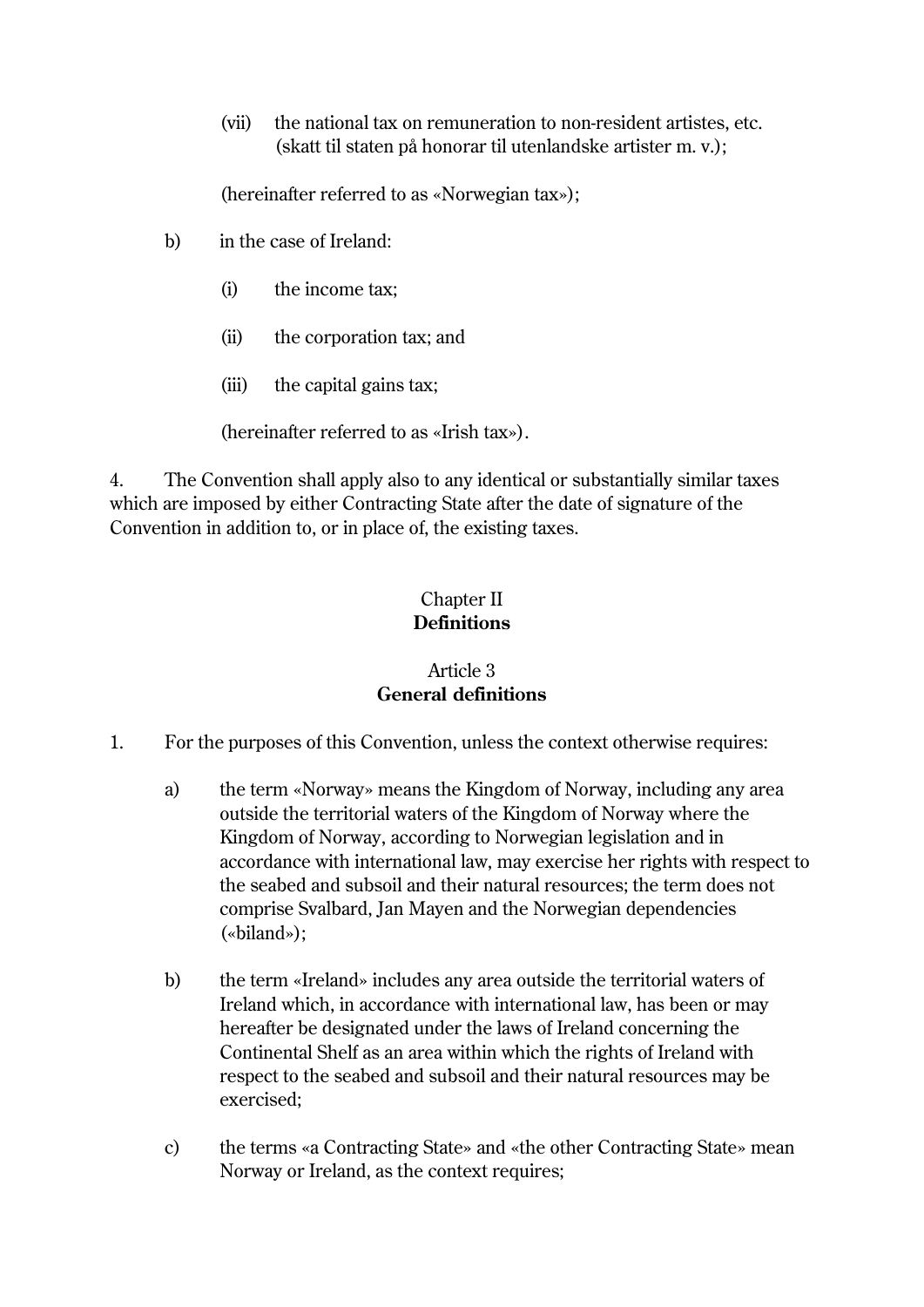- d) the term «person» includes an individual, a company and any other body of persons;
- e) the term «company» means any body corporate or any entity which is treated as a body corporate for tax purposes;
- f) the terms «enterprise of a Contracting State» and «enterprise of the other Contracting State» mean respectively an enterprise carried on by a resident of a Contracting State and an enterprise carried on by a resident of the other Contracting State;
- g) the term «international traffic» means any transport by a ship or aircraft, except when the ship or aircraft is operated solely between places in a Contracting State;
- h) the term «a national» means:
	- (i) in relation to Norway: any individual possessing the nationality of Norway and any legal person, partnership or association deriving its status as such from the laws in force in Norway;
	- (ii) in relation to Ireland: any citizen of Ireland and any legal person, association or other entity deriving its status as such from the laws in force in Ireland;
- i) the term «competent authority» means:
	- (i) in Norway, the Minister of Finance or his authorised representative;
	- (ii) in Ireland, the Revenue Commissioners or their authorised representative.

2. As regards the application of the Convention at any time by a Contracting State, any term not defined therein shall, unless the context otherwise requires, have the meaning which it has at that time under the law of that State for the purposes of the taxes to which the Convention applies, any meaning under the applicable tax laws of that State prevailing over a meaning given to the term under other laws of that State.

### Article 4 **Resident**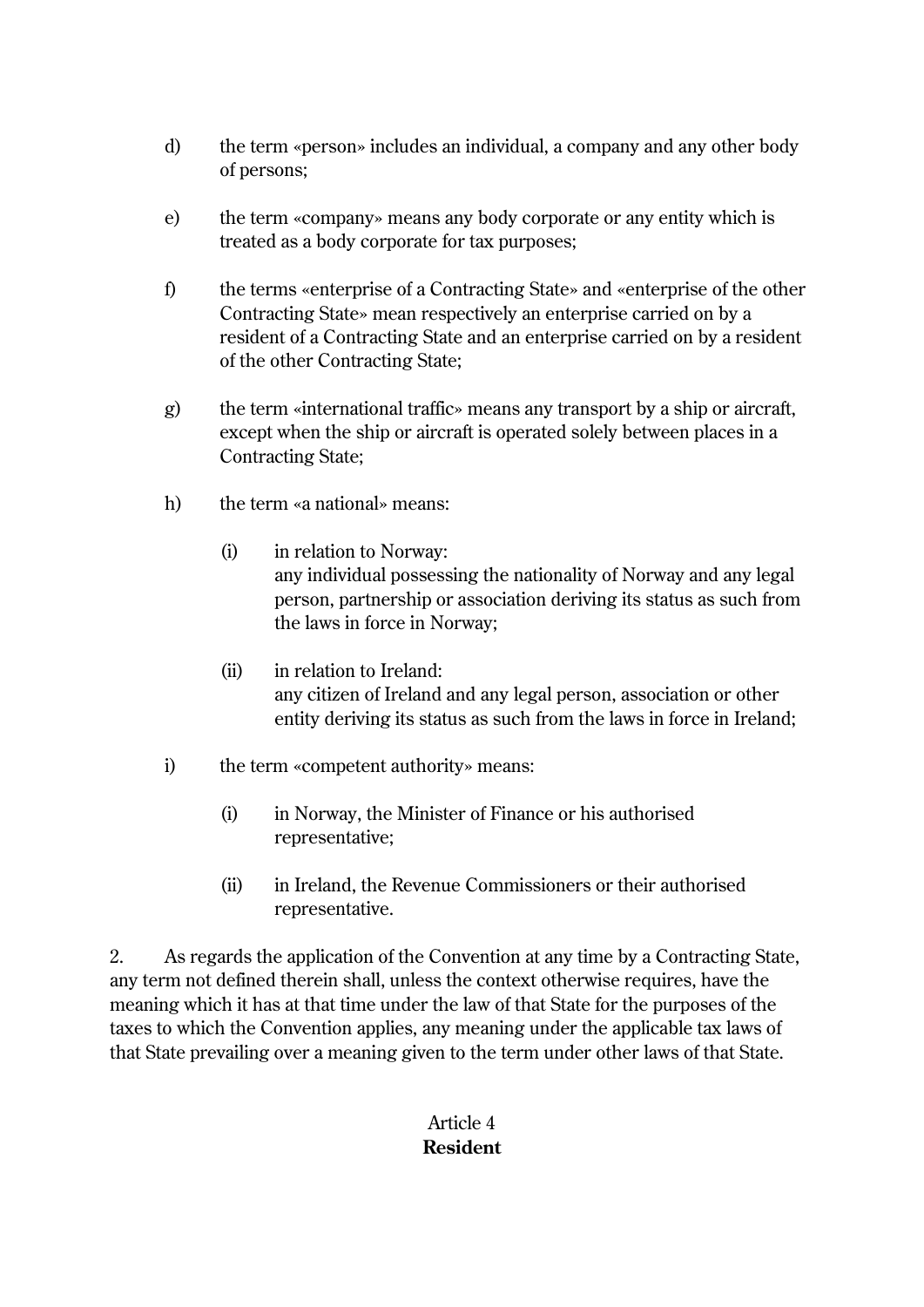1. For the purposes of this Convention, the term «resident of a Contracting State» means any person who, under the laws of that State, is liable to tax therein by reason of his domicile, residence, place of management or any other criterion of a similar nature, and also includes that State and any political subdivision or local authority thereof. This term, however, does not include any person who is liable to tax in that State in respect only of income from sources in that State or capital situated therein.

2. Where by reason of the provisions of paragraph 1 an individual is a resident of both Contracting States, then his status shall be determined as follows:

- a) he shall be deemed to be a resident only of the State in which he has a permanent home available to him; if he has a permanent home available to him in both States, he shall be deemed to be a resident only of the State with which his personal and economic relations are closer (centre of vital interests);
- b) if the State in which he has his centre of vital interests cannot be determined, or if he has not a permanent home available to him in either State, he shall be deemed to be a resident only of the State in which he has an habitual abode;
- c) if he has an habitual abode in both States or in neither of them, he shall be deemed to be a resident only of the State of which he is a national;
- d) if he is a national of both States or of neither of them, the competent authorities of the Contracting States shall settle the question by mutual agreement.

3. **[REPLACED by paragraph 1 of Article 4 of the MLI]** [Where, by reason of the provisions of paragraph 1, a person other than an individual is a resident of both Contracting States, then it shall be deemed to be a resident only of the State in which its place of effective management is situated.]

*The following paragraph 1 of Article 4 of the MLI replaces paragraph 3 of Article 4 of this Convention:*

# ARTICLE 4 OF THE MLI – DUAL RESIDENT ENTITIES

Where by reason of the provisions of the Convention a person other than an individual is a resident of both Contracting States, the competent authorities of the Contracting States shall endeavour to determine by mutual agreement the Contracting State of which such person shall be deemed to be a resident for the purposes of the Convention, having regard to its place of effective management, the place where it is incorporated or otherwise constituted and any other relevant factors.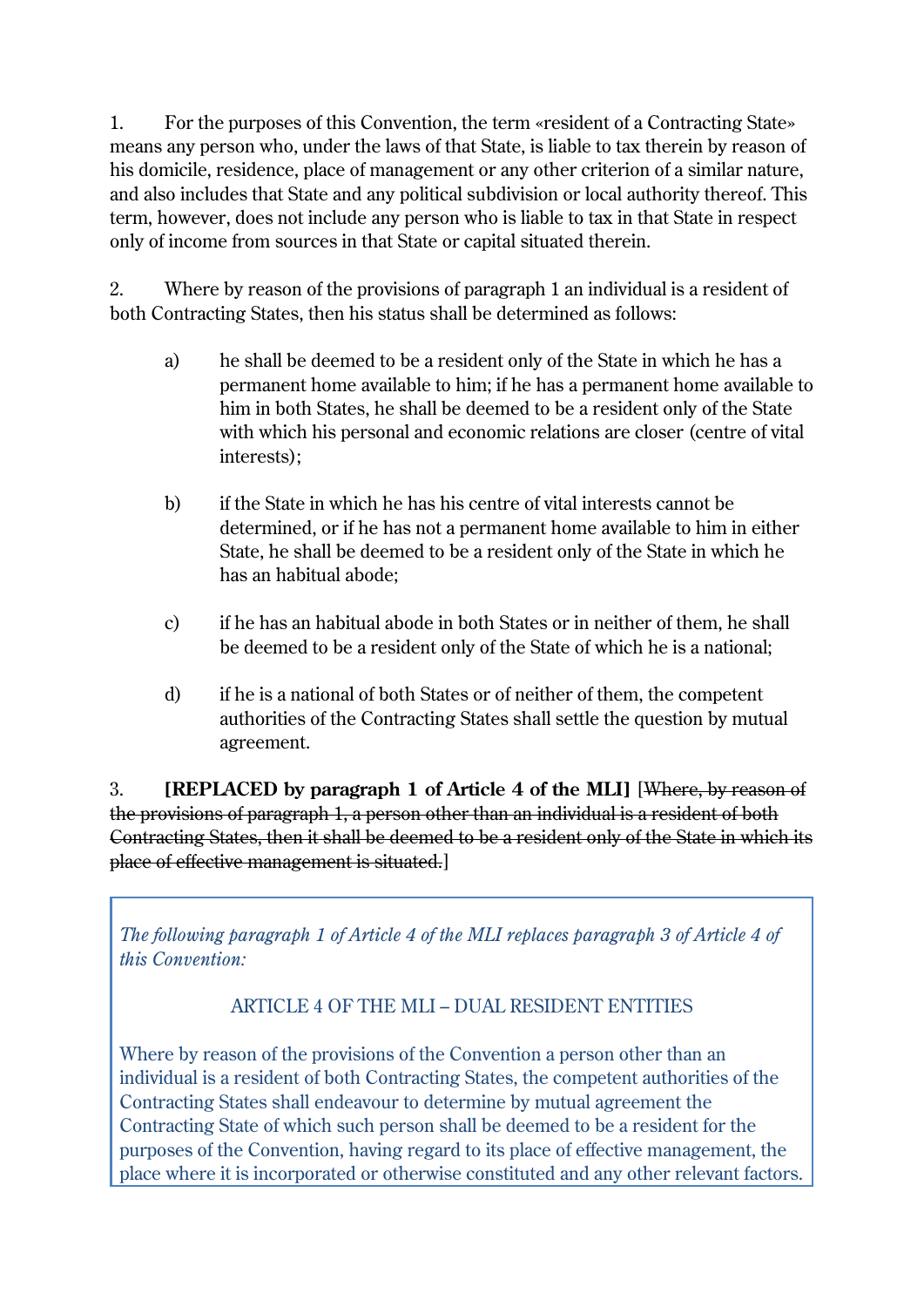In the absence of such agreement, such person shall not be entitled to any relief or exemption from tax provided by the Convention except to the extent and in such manner as may be agreed upon by the competent authorities of the Contracting States.

### Article 5 **Permanent establishment**

1. For the purposes of this Convention, the term «permanent establishment» means a fixed place of business through which the business of an enterprise is wholly or partly carried on.

- 2. The term «permanent establishment» includes especially:
	- a) a place of management;
	- b) a branch;
	- c) an office;
	- d) a factory;
	- e) a workshop, and
	- f) a mine, an oil or gas well, a quarry or any other place of extraction of natural resources.

3. **[MODIFIED by paragraph 1 of Article 14 of the MLI]** [A building site, a construction, assembly or installation project or a supervisory or consultancy activity connected therewith constitutes a permanent establishment only if such site, project or activity lasts for a period of more than twelve months.]

*The following paragraph 1 of Article 14 of the MLI applies and supersedes the provisions of this Convention:*

ARTICLE 14 OF THE MLI – SPLITTING-UP OF CONTRACTS

For the sole purpose of determining whether the periods referred to in paragraph 3 of Article 5 of the Convention has been exceeded: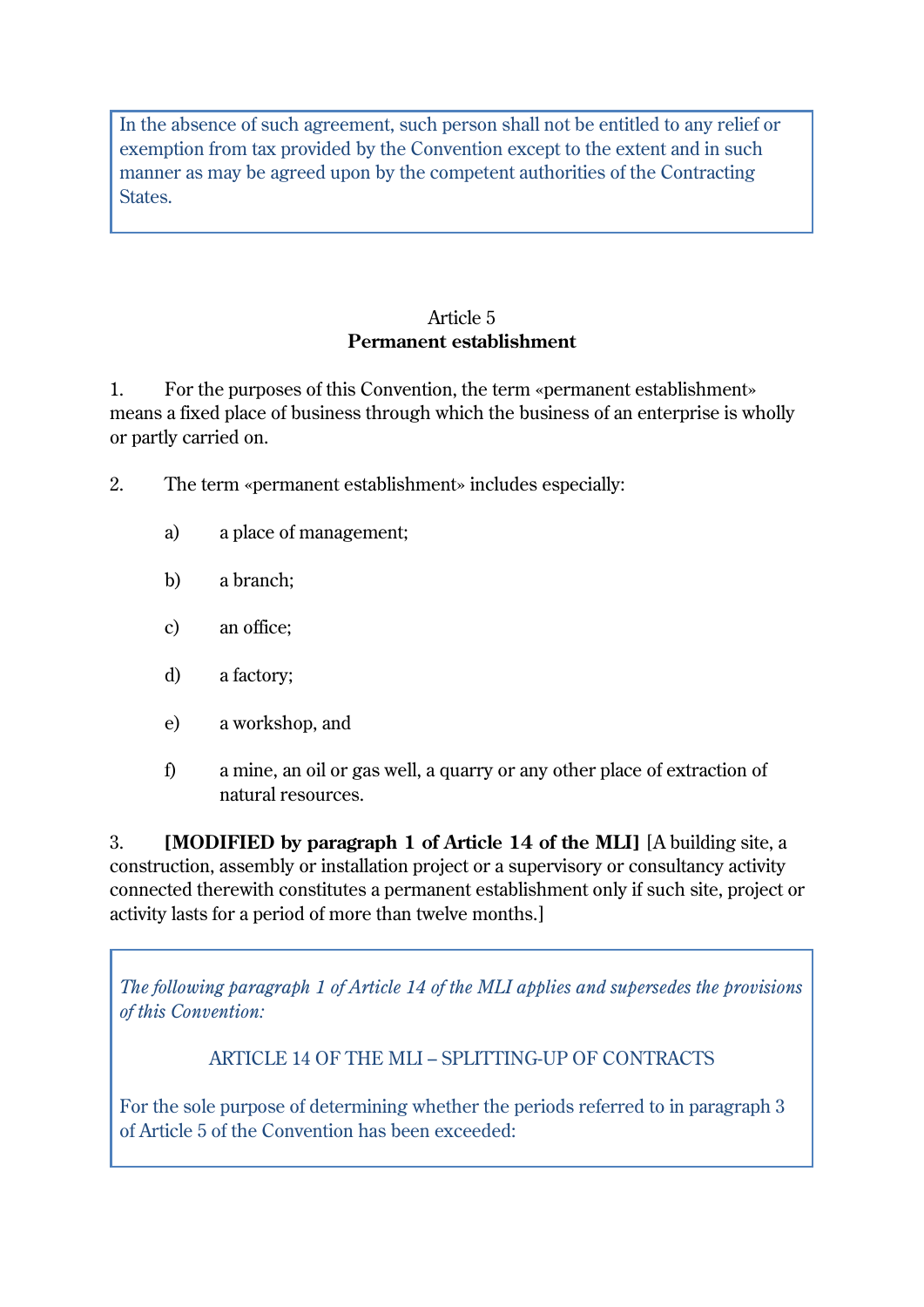- a) where an enterprise of a Contracting State carries on activities in the other Contracting State at a place that constitutes a building site, construction project, installation project or other specific project identified in paragraph 3 of Article 5 of the Convention or carries on supervisory or consultancy activities in connection with such a place, and these activities are carried on during one or more periods of time that, in the aggregate, exceed 30 days without exceeding the periods referred to in paragraph 3 of Article 5 of the Convention; and
- b) where connected activities are carried on in that other Contracting State at (or, where paragraph 3 of Article 5 of the Convention applies to supervisory or consultancy activities, in connection with) the same building site, construction project, installation project or other specific project identified in paragraph 3 of Article 5 of the Convention during different periods of time, each exceeding 30 days, by one or more enterprises closely related to the first-mentioned enterprise,

these different periods of time shall be added to the aggregate period of time during which the first-mentioned enterprise has carried on activities at that building site, construction project, installation project or other specific project identified in paragraph 3 of Article 5 of the Convention.

4. **[MODIFIED by paragraph 4 of Article 13 of the MLI]** [Notwithstanding the preceding provisions of this Article, the term «permanent establishment» shall be deemed not to include:

- a) the use of facilities solely for the purpose of storage, display or delivery of goods or merchandise belonging to the enterprise;
- b) the maintenance of a stock of goods or merchandise belonging to the enterprise solely for the purpose of storage, display or delivery;
- c) the maintenance of a stock of goods or merchandise belonging to the enterprise solely for the purpose of processing by another enterprise;
- d) the maintenance of a fixed place of business solely for the purpose of purchasing goods or merchandise, or of collecting information, for the enterprise;
- e) the maintenance of a fixed place of business solely for the purpose of carrying on, for the enterprise, any other activity of a preparatory or auxiliary character;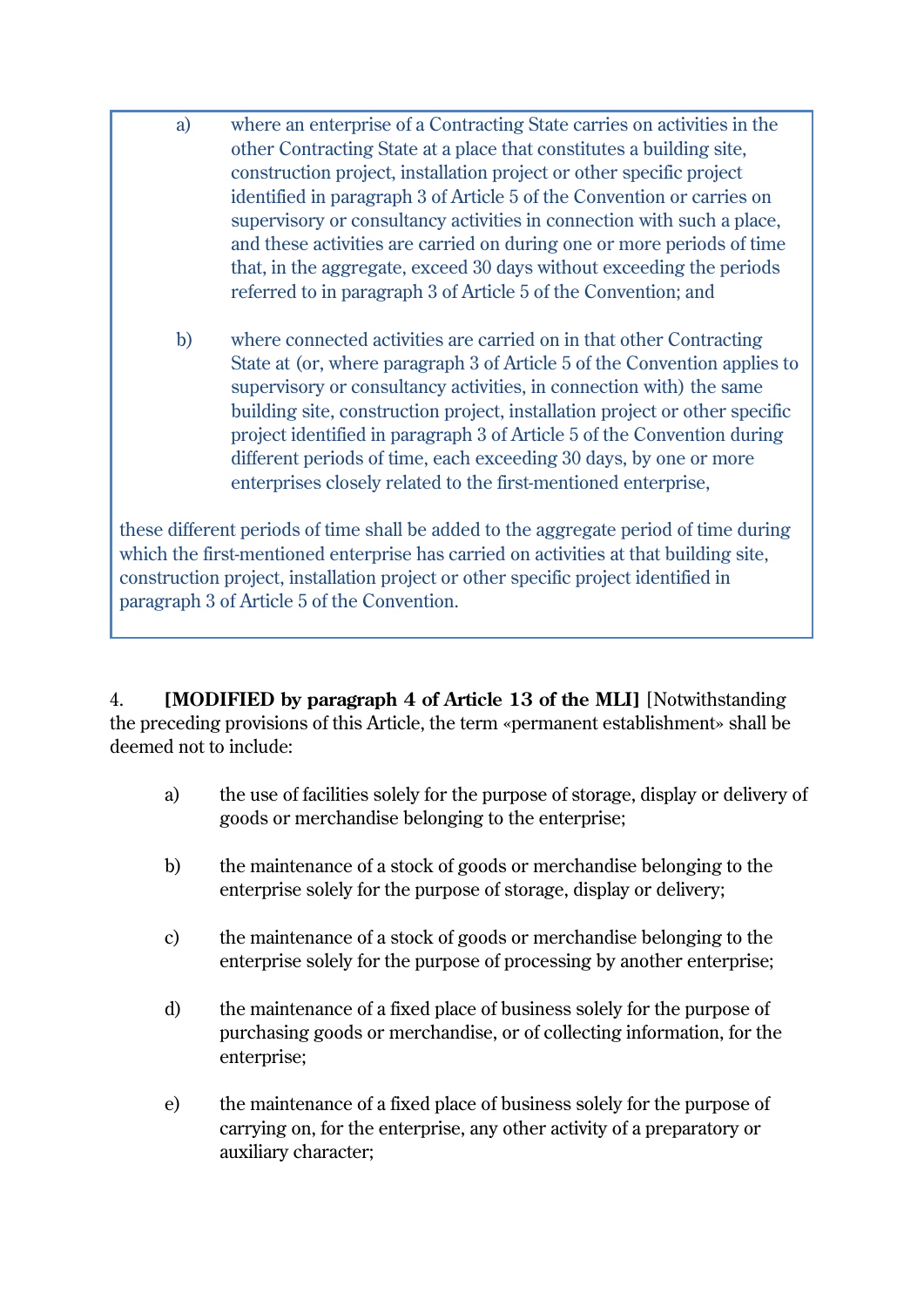f) the maintenance of a fixed place of business solely for any combination of activities mentioned in sub-paragraphs a) to e) provided that the overall activity of the fixed place of business resulting from this combination is of a preparatory or auxiliary character.]

*The following paragraph 4 of Article 13 of the MLI applies to paragraph 4 of Article 5 of this Convention:*

Article 5 of the Convention, shall not apply to a fixed place of business that is used or maintained by an enterprise if the same enterprise or a closely related enterprise carries on business activities at the same place or at another place in the same Contracting State and:

- a) that place or other place constitutes a permanent establishment for the enterprise or the closely related enterprise under the provisions of Article 5 of the Convention; or
- b) the overall activity resulting from the combination of the activities carried on by the two enterprises at the same place, or by the same enterprise or closely related enterprises at the two places, is not of a preparatory or auxiliary character,

provided that the business activities carried on by the two enterprises at the same place, or by the same enterprise or closely related enterprises at the two places, constitute complementary functions that are part of a cohesive business operation.

5. Notwithstanding the provisions of paragraphs 1 and 2, where a person - other than an agent of an independent status to whom paragraph 6 applies - is acting on behalf of an enterprise and has, and habitually exercises, in a Contracting State an authority to conclude contracts in the name of the enterprise, that enterprise shall be deemed to have a permanent establishment in that State in respect of any activities which that person undertakes for the enterprise, unless the activities of such person are limited to those mentioned in paragraph 4 which, if exercised through a fixed place of business, would not make this fixed place of business a permanent establishment under the provisions of that paragraph.

6. An enterprise of a Contracting State shall not be deemed to have a permanent establishment in the other Contracting State merely because it carries on business in that other State through a broker, general commission agent or any other agent of an independent status, provided that such persons are acting in the ordinary course of their business.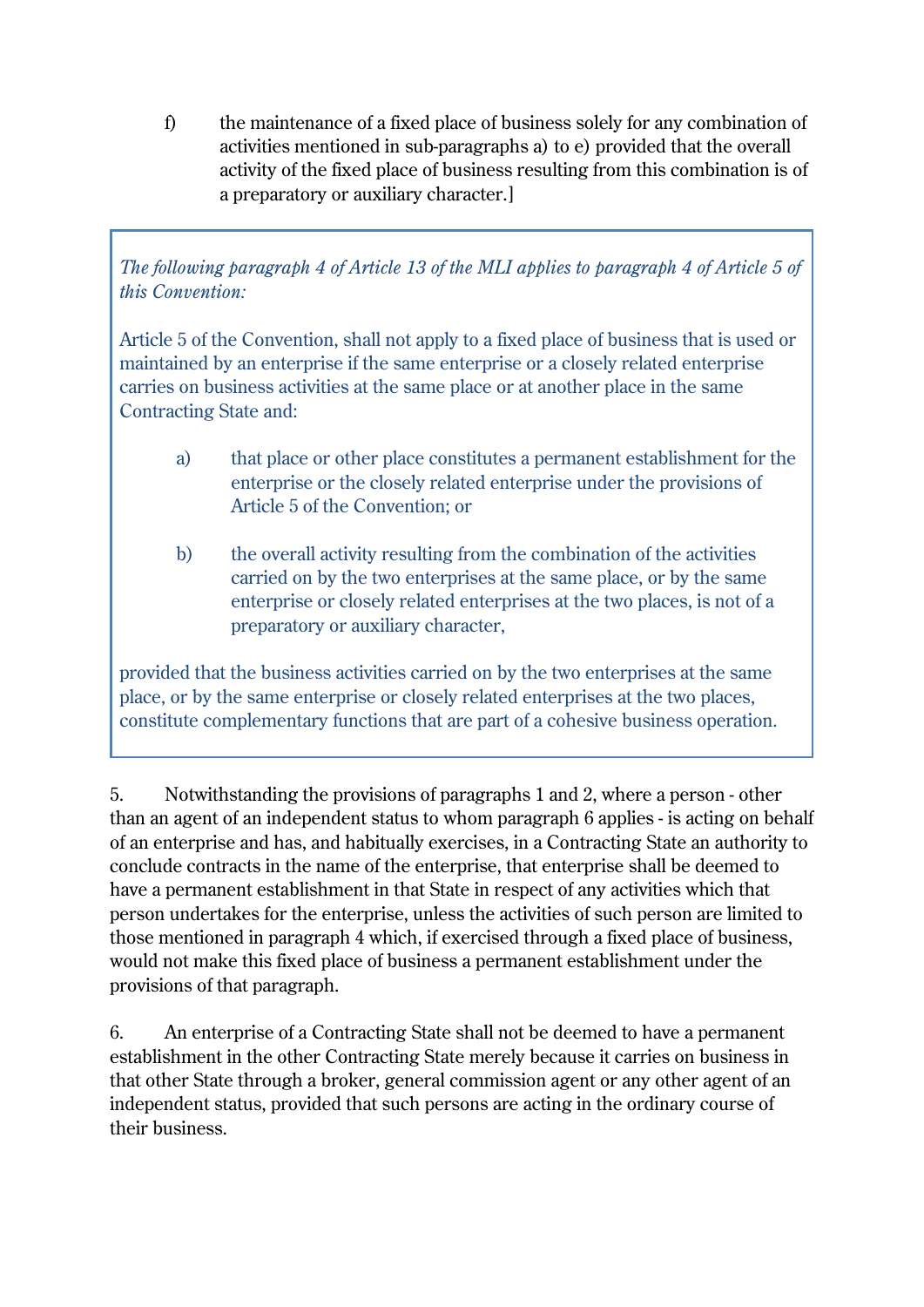7. The fact that a company which is a resident of a Contracting State controls or is controlled by a company which is a resident of the other Contracting State, or which carries on business in that other State (whether through a permanent establishment or otherwise), shall not of itself constitute either company a permanent establishment of the other.

*The following paragraph 1 of Article 15 of the MLI applies to provisions of this Convention:*

### ARTICLE 15 OF THE MLI – DEFINITION OF A PERSON CLOSELY RELATED TO AN ENTERPRISE

For the purposes of the provisions of Article 5 of the Convention, a person is closely related to an enterprise if, based on all the relevant facts and circumstances, one has control of the other or both are under the control of the same persons or enterprises. In any case, a person shall be considered to be closely related to an enterprise if one possesses directly or indirectly more than 50 per cent of the beneficial interest in the other (or, in the case of a company, more than 50 per cent of the aggregate vote and value of the company's shares or of the beneficial equity interest in the company) or if another person possesses directly or indirectly more than 50 per cent of the beneficial interest (or, in the case of a company, more than 50 per cent of the aggregate vote and value of the company's shares or of the beneficial equity interest in the company) in the person and the enterprise.

## Chapter III **Taxation of income**

## Article 6 **Income from immovable property**

1. Income derived by a resident of a Contracting State from immovable property (including income from agriculture or forestry) situated in the other Contracting State may be taxed in that other State.

2. The term «immovable property» shall have the meaning which it has under the law of the Contracting State in which the property in question is situated. The term shall in any case include property accessory to immovable property (including livestock and equipment used in agriculture and forestry), rights to which the provisions of general law respecting landed property apply, usufruct of immovable property and rights to variable or fixed payments as consideration for the working of, or the right to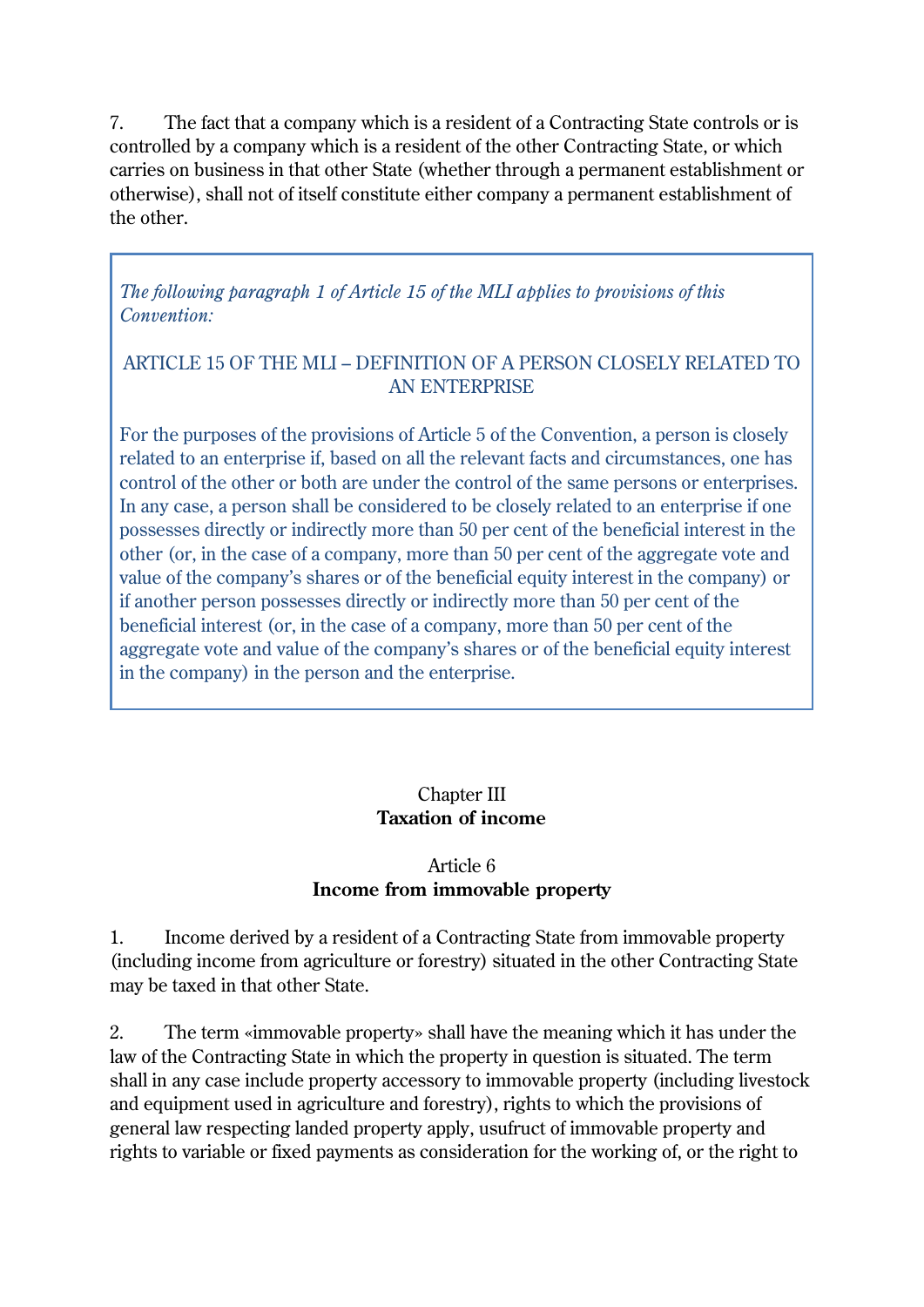work, mineral deposits, sources and other natural resources; ships and aircraft shall not be regarded as immovable property.

3. The provisions of paragraph 1 shall apply to income derived from the direct use, letting, or use in any other form of immovable property.

4. The provisions of paragraphs 1 and 3 shall also apply to the income from immovable property of an enterprise and to income from immovable property used for the performance of independent personal services.

## Article 7 **Business profits**

1. The profits of an enterprise of a Contracting State shall be taxable only in that State unless the enterprise carries on business in the other Contracting State through a permanent establishment situated therein. If the enterprise carries on business as aforesaid, the profits of the enterprise may be taxed in the other State but only so much of them as is attributable to that permanent establishment.

2. Subject to the provisions of paragraph 3, where an enterprise of a Contracting State carries on business in the other Contracting State through a permanent establishment situated therein, there shall in each Contracting State be attributed to that permanent establishment the profits which it might be expected to make if it were a distinct and separate enterprise engaged in the same or similar activities under the same or similar conditions and dealing wholly independently with the enterprise of which it is a permanent establishment.

3. In determining the profits of a permanent establishment, there shall be allowed as deductions expenses (including executive and general administrative expenses) which are incurred for the purposes of the permanent establishment, whether so incurred in the Contracting State in which the permanent establishment is situated or elsewhere.

4. Insofar as it has been customary in a Contracting State to determine the profits to be attributed to a permanent establishment on the basis of an apportionment of the total profits of the enterprise to its various parts, nothing in paragraph 2 shall preclude that Contracting State from determining the profits to be taxed by such an apportionment as may be customary; the method of apportionment adopted shall, however, be such that the result shall be in accordance with the principles contained in this Article.

5. No profits shall be attributed to a permanent establishment by reason of the mere purchase by that permanent establishment of goods or merchandise for the enterprise.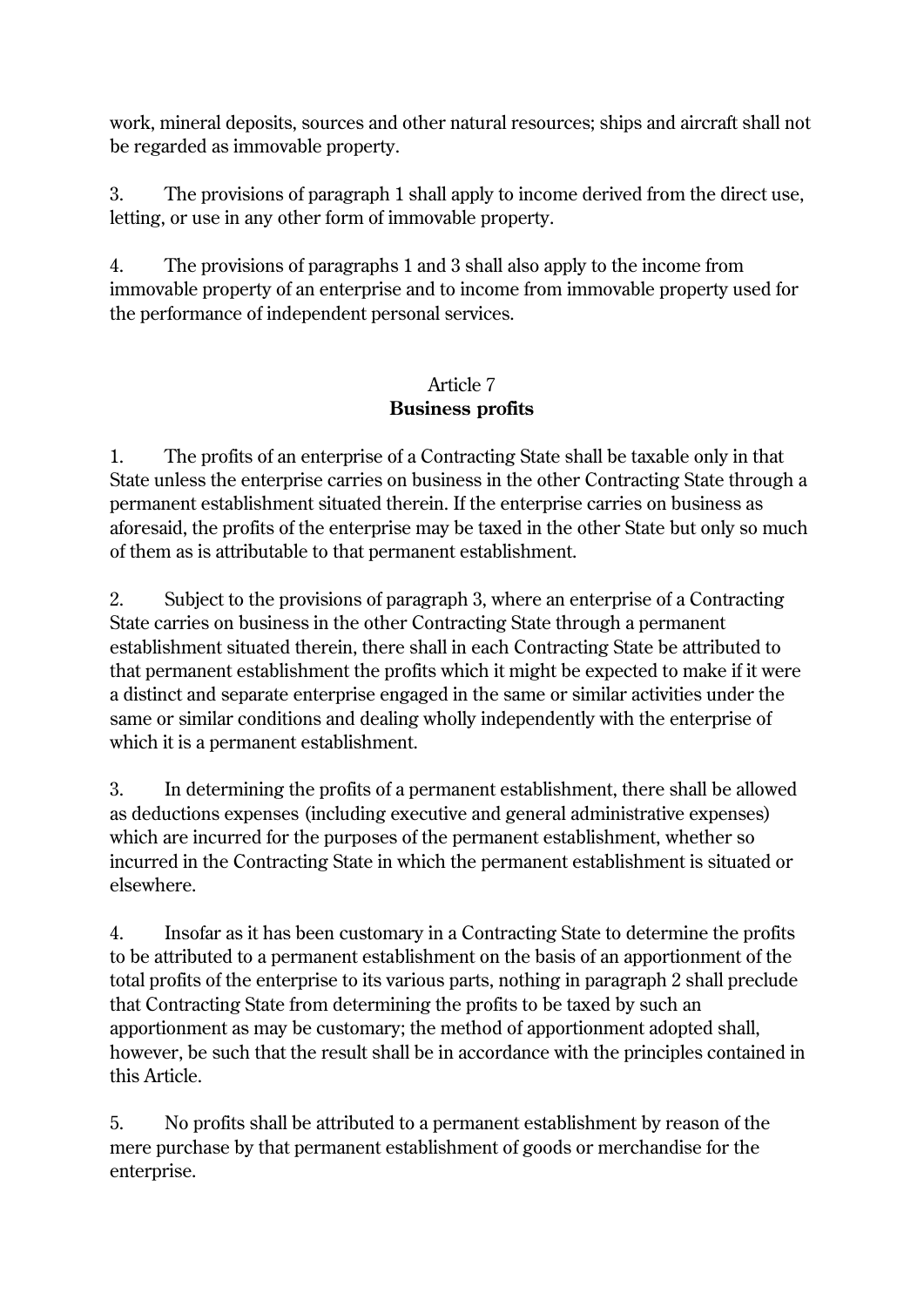6. For the purposes of the preceding paragraphs, the profits to be attributed to the permanent establishment shall be determined by the same method year by year unless there is good and sufficient reason to the contrary.

7. Where profits include items which are dealt with separately in other Articles of this Convention, then the provisions of those Articles shall not be affected by the provisions of this Article.

#### Article 8 **Shipping, air transport and containers**

1. Profits of an enterprise of a Contracting State from the operation of ships or aircraft in international traffic shall be taxable only in that Contracting State.

2. Profits of an enterprise of a Contracting State from the use, maintenance or rental of containers (including trailers and related equipment for the transport of containers) used for the transport of goods or merchandise shall be taxable only in that Contracting State, except insofar as those containers or trailers and related equipment are used for transport solely between places within the other Contracting State.

3. The provisions of paragraphs 1 and 2 shall also apply to profits derived from the participation in a pool, a joint business or in an international operating agency.

4. The provisions of paragraphs 1, 2 and 3 shall apply to profits derived by the joint Norwegian, Danish and Swedish air transport consortium Scandinavian Airlines System (SAS), but only insofar as profits derived by SAS Norge ASA, the Norwegian partner of the Scandinavian Airlines System (SAS), are in proportion to its share in that organisation.

#### Article 9 **Associated enterprises**

### 1. Where

- a) an enterprise of a Contracting State participates directly or indirectly in the management, control or capital of an enterprise of the other Contracting State, or
- b) the same persons participate directly or indirectly in the management, control or capital of an enterprise of a Contracting State and an enterprise of the other Contracting State,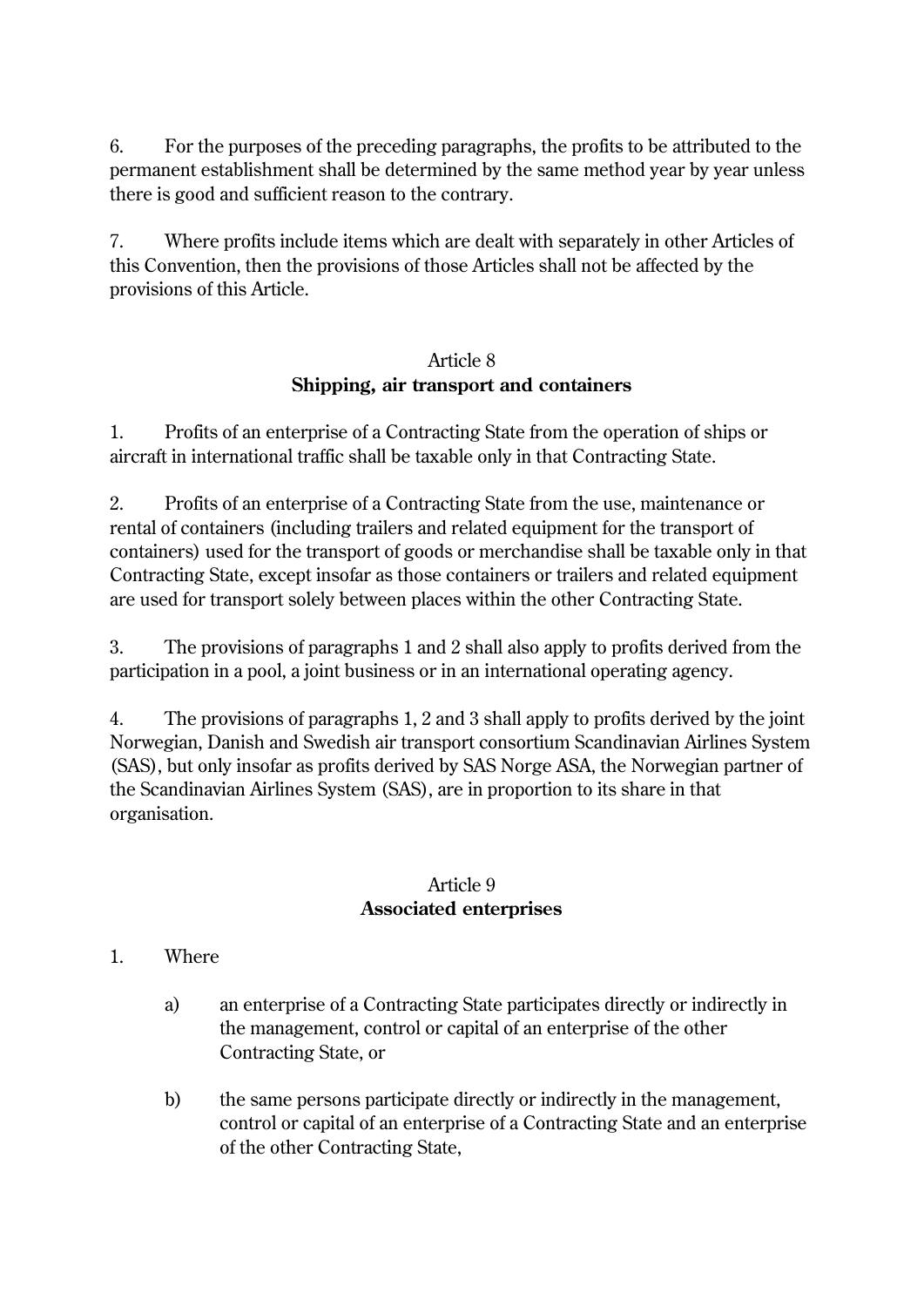and in either case conditions are made or imposed between the two enterprises in their commercial or financial relations which differ from those which would be made between independent enterprises, then any profits which would, but for those conditions, have accrued to one of the enterprises, but, by reason of those conditions, have not so accrued, may be included in the profits of that enterprise and taxed accordingly.

2. If in a Contracting State an issue as referred to in paragraph 1 arises, the competent authorities may conclude an agreement as regards a reasonable apportionment of profits in accordance with the provisions of paragraph 3 of Article 26.

*The following paragraph 1 of Article 17 of the MLI applies and supersedes the provisions of this Convention:*

ARTICLE 17 OF THE MLI – CORRESPONDING ADJUSTMENTS

Where a Contracting State includes in the profits of an enterprise of that Contracting State — and taxes accordingly — profits on which an enterprise of the other Contracting State has been charged to tax in that other Contracting State and the profits so included are profits which would have accrued to the enterprise of the firstmentioned Contracting State if the conditions made between the two enterprises had been those which would have been made between independent enterprises, then that other Contracting State shall make an appropriate adjustment to the amount of the tax charged therein on those profits. In determining such adjustment, due regard shall be had to the other provisions of the Convention and the competent authorities of the Contracting States shall if necessary consult each other.

### Article 10 **Dividends**

1. Dividends paid by a company which is a resident of a Contracting State to a resident of the other Contracting State may be taxed in that other State.

2. However, such dividends may also be taxed in the Contracting State of which the company paying the dividends is a resident and according to the laws of that State, but if the beneficial owner of the dividends is a resident of the other Contracting State, the tax so charged shall not exceed:

a) **[MODIFIED by paragraph 1 of Article 8 of the MLI] [**5 per cent of the gross amount of the dividends if the beneficial owner is a company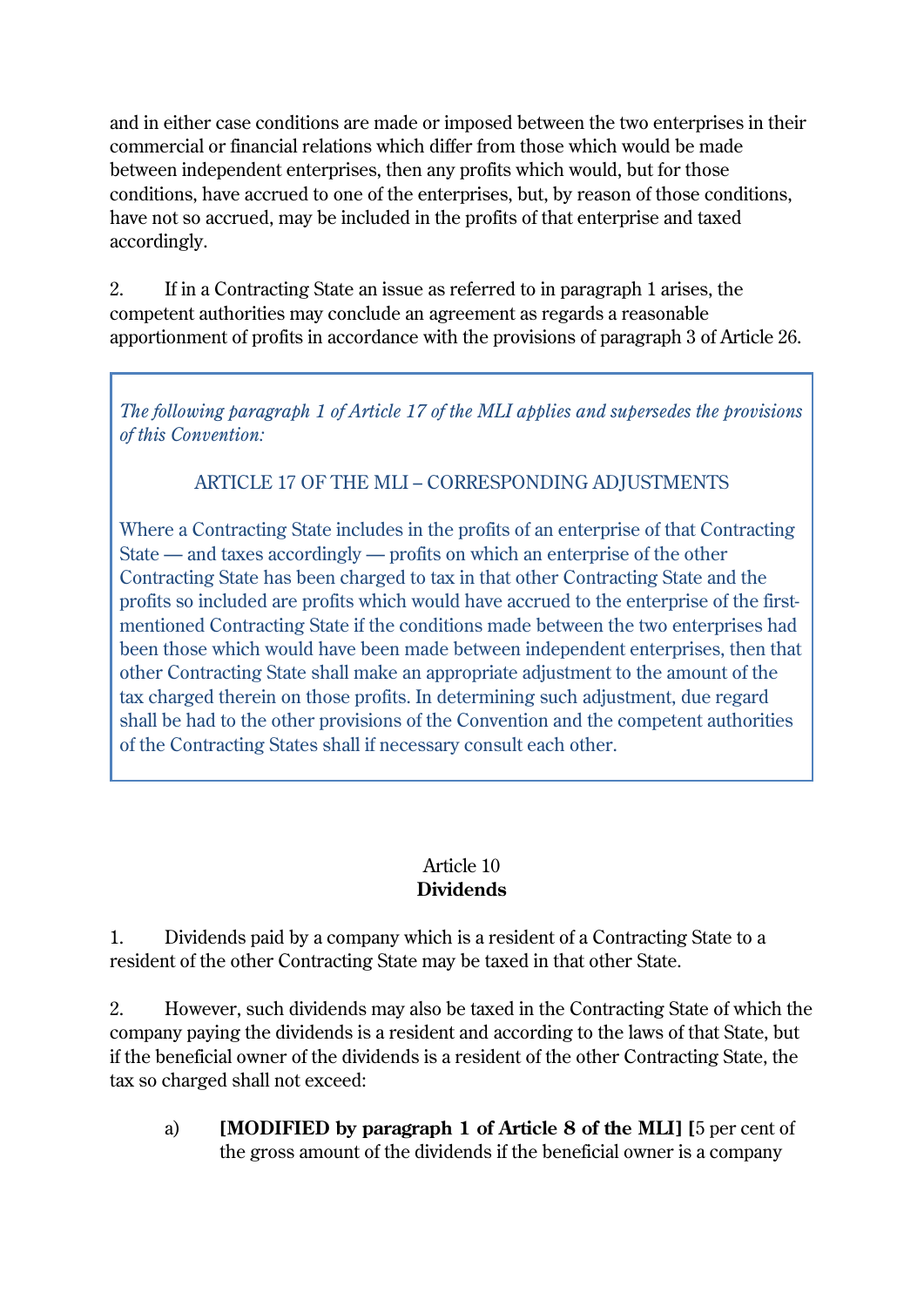which holds directly at least 10 per cent of the capital of the company paying the dividends;]

*The following paragraph 1 of Article 8 of the MLI applies to subparagraph a) of paragraph 2 of Article 10 of this Convention:*

### ARTICLE 8 OF THE MLI – DIVIDEND TRANSFER TRANSACTIONS

Subparagraph a) paragraph 2 of Article 10 of the Convention shall apply only if the ownership conditions described in that provision are met throughout a 365 day period that includes the day of the payment of the dividends (for the purpose of computing that period, no account shall be taken of changes of ownership that would directly result from a corporate reorganisation, such as a merger or divisive reorganisation, of the company that holds the shares or that pays the dividends).

b) 15 per cent of the gross amount of the dividends in all other cases.

This paragraph shall not affect the taxation of the company in respect of the profits out of which the dividends are paid.

3. Where dividends are derived and beneficially owned by the Government of a Contracting State, such dividends shall be taxable only in that State. For the purposes of this paragraph, the term «Government of a Contracting State» shall include:

- a) In the case of Norway:
	- (i) the Central Bank of Norway;
	- (ii) the Norwegian Government Petroleum Fund;
	- (iii) the National Insurance Fund; and
	- (iv) a statutory body or any institution wholly or mainly owned by the Government of Norway as may be agreed from time to time between the competent authorities of the Contracting States;
- b) In the case of Ireland:
	- (i) the Central Bank of Ireland;
	- (ii) the National Treasury Management Agency;
	- (iii) the National Pensions Reserve Fund; and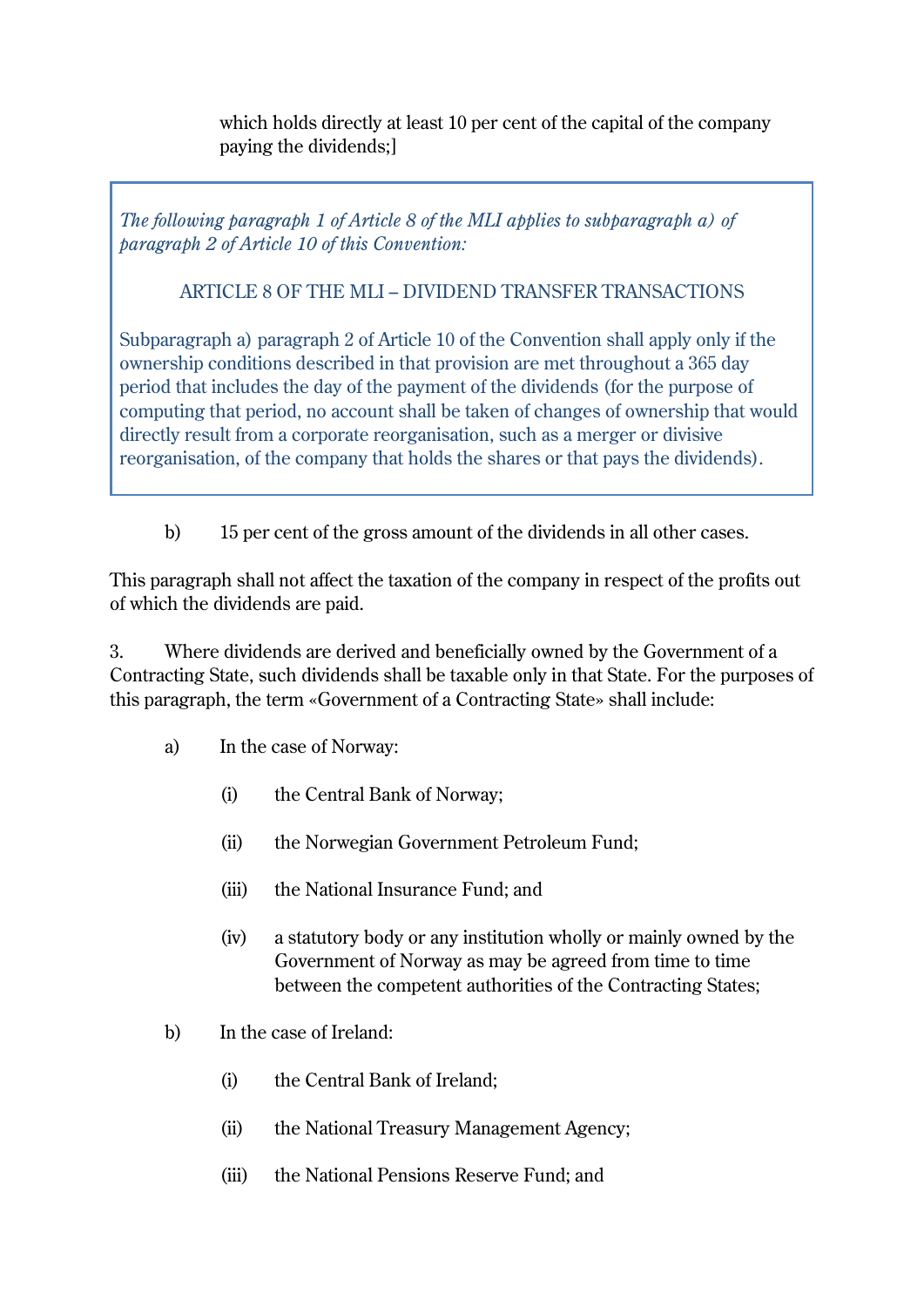(iv) a statutory body or any institution wholly or mainly owned by the Government of Ireland as may be agreed from time to time between the competent authorities of the Contracting States.

4. The term «dividends» as used in this Article means income from shares or other rights, not being debt-claims, as well as any income or distribution assimilated to income from shares under the taxation laws of the Contracting State of which the company paying the dividends or income or making the distribution is a resident.

5. The provisions of paragraphs 1 and 2 shall not apply if the beneficial owner of the dividends, being a resident of a Contracting State, carries on business in the other Contracting State of which the company paying the dividends is a resident through a permanent establishment situated therein, or performs in that other Contracting State independent personal services from a fixed base situated therein, and the holding in respect of which the dividends are paid is effectively connected with such permanent establishment or fixed base. In such case, the provisions of Article 7 or Article 14 shall apply.

6. Where a company which is a resident of a Contracting State derives profits or income from the other Contracting State, that other State may not impose any tax on the dividends paid by the company, except insofar as dividends are paid to a resident of that other State, or insofar as the holding in respect of which the dividends are paid is effectively connected with a permanent establishment or a fixed base situated in that other State, nor subject the company's undistributed profits to a tax on undistributed profits, even if the dividends paid or the undistributed profits consist wholly or partly of profits or income arising in such other State.

#### Article 11 **Interest**

1. Interest arising in a Contracting State and beneficially owned by a resident of the other Contracting State shall be taxable only in that other State.

2. The term «interest» as used in this Article means income from debt-claims of every kind, whether or not secured by mortgage, and in particular, income from government securities and income from bonds or debentures, as well as all other income assimilated to income from money lent by the laws of the State in which the income arises but does not include any income which is treated as a dividend under Article 10. Penalty charges for late payment shall not be regarded as interest for the purpose of this Article.

3. The provisions of paragraph 1 shall not apply if the beneficial owner of the interest, being a resident of a Contracting State, carries on business in the other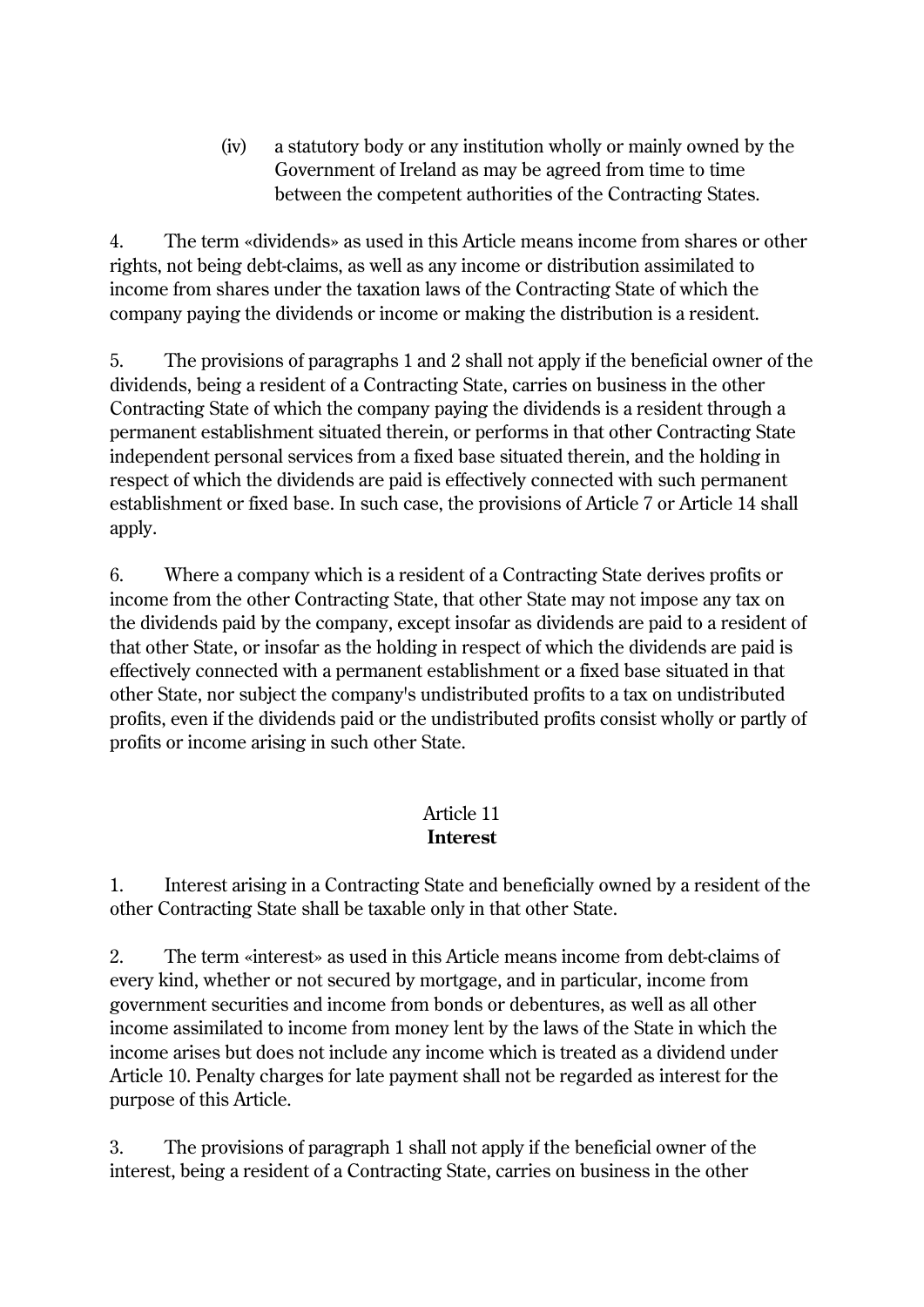Contracting State in which the interest arises through a permanent establishment situated therein, or performs in that other State independent personal services from a fixed base situated therein, and the debt-claim in respect of which the interest is paid is effectively connected with such permanent establishment or fixed base. In such case the provisions of Article 7 or Article 14 shall apply.

4. Interest shall be deemed to arise in a Contracting State when the payer is a resident of that State. Where, however, the person paying the interest, whether he is a resident of a Contracting State or not, has in a Contracting State a permanent establishment or a fixed base in connection with which the indebtedness on which the interest is paid was incurred, and the interest is borne by such permanent establishment or fixed base, then such interest shall be deemed to arise in the Contracting State in which the permanent establishment or fixed base is situated.

5. Where, by reason of a special relationship between the payer and the beneficial owner or between both of them and some other person, the amount of the interest paid, having regard to the debt-claim for which it is paid, exceeds the amount which would have been agreed upon by the payer and the beneficial owner in the absence of such relationship, the provisions of this Article shall apply only to the last-mentioned amount. In such case, the excess part of the payment shall remain taxable according to the laws of each Contracting State, due regard being had to the other provisions of this Convention.

6. **[REPLACED by paragraph 1 of Article 7 of the MLI]** [Notwithstanding the provisions of paragraph 1 if the debt-claim in respect of which the interest is paid was created or assigned mainly for the purpose of taking advantage of this Article and not for bona fide commercial reasons, the interest may be taxed in the Contracting State in which it arises and according to the laws of that State.

## Article 12 **Royalties**

1. Royalties arising in a Contracting State and beneficially owned by a resident of the other Contracting State shall be taxable only in that other State.

2. The term «royalties» as used in this Article means payments of any kind received as a consideration for the use of, or the right to use, any copyright of literary, artistic or scientific work including cinematograph films, and films or tapes for radio or television broadcasting, any patent, trade mark, design or model, plan, secret formula or process, or for information concerning industrial, commercial or scientific experience.

3. The provisions of paragraph 1 shall not apply if the beneficial owner of the royalties, being a resident of a Contracting State, carries on business in the other Contracting State in which the royalties arise through a permanent establishment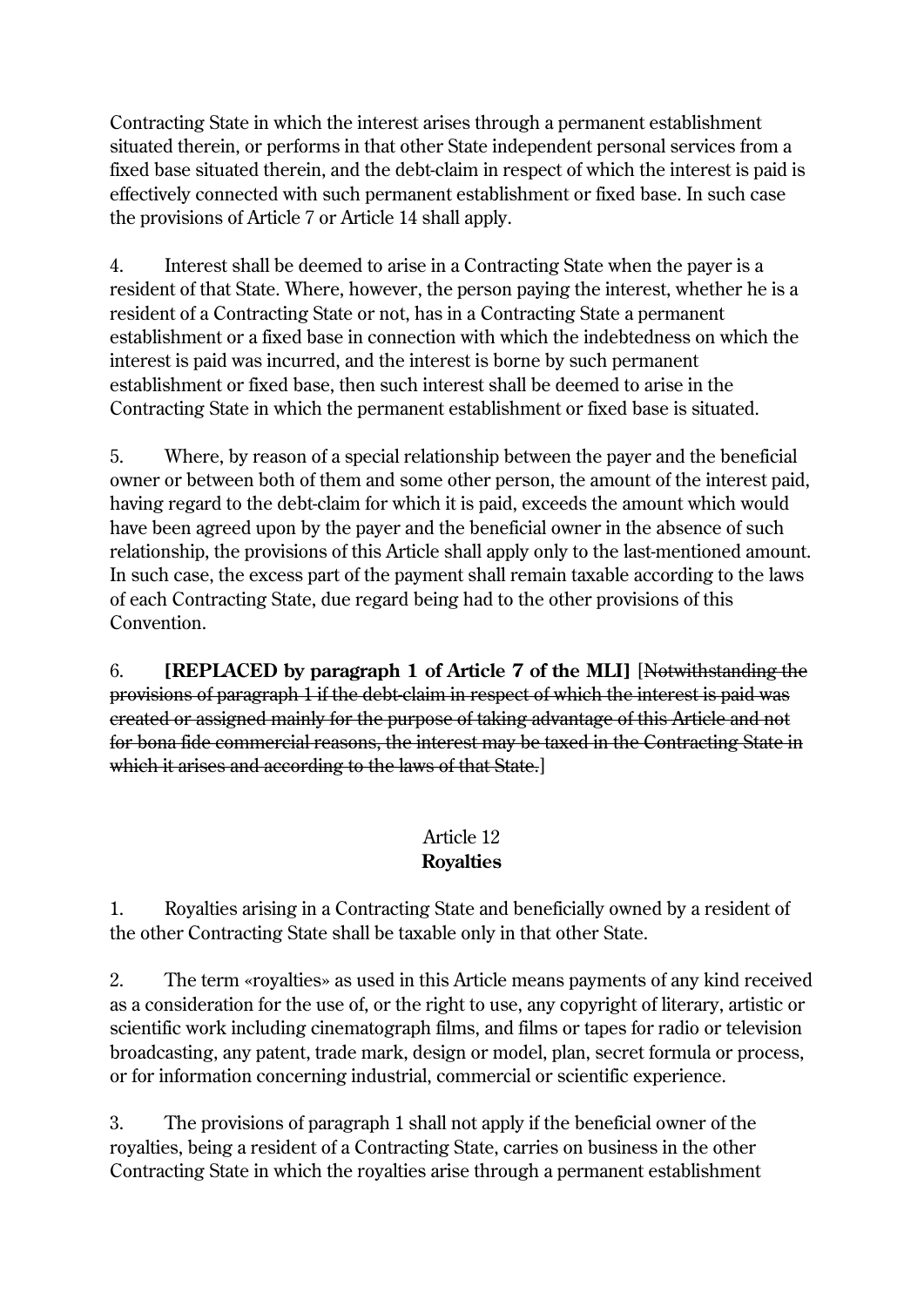situated therein, or performs in that other State independent personal services from a fixed base situated therein, and the right or property in respect of which the royalties are paid is effectively connected with such permanent establishment or fixed base. In such case, the provisions of Article 7 or Article 14 shall apply.

4. Royalties shall be deemed to arise in a Contracting State where the payer is a resident of that State. Where, however, the person paying the royalties, whether he is a resident of a Contracting State or not, has in a Contracting State a permanent establishment or a fixed base in connection with which the obligation to pay the royalties was incurred and the royalties are borne by that permanent establishment or fixed base then such royalties shall be deemed to arise in the Contracting State in which the permanent establishment or fixed base is situated.

5. Where, by reason of a special relationship between the payer and the beneficial owner or between both of them and some other person, the amount of the royalties paid, having regard to the use, right or information for which they are paid, exceeds the amount which would have been agreed upon by the payer and the beneficial owner in the absence of such relationship, the provisions of this Article shall apply only to the last-mentioned amount. In such case, the excess part of the payments shall remain taxable according to the laws of each Contracting State, due regard being had to the other provisions of this Convention.

6. **[REPLACED by paragraph 1 of Article 7 of the MLI] [**Notwithstanding the provisions of paragraph 1 of this Article, if the right or property giving rise to the royalties was created or assigned mainly for the purpose of taking advantage of this Article and not for bona fide commercial reasons, the royalties may be taxed in the Contracting State in which they arise and according to the laws of that State.]

#### Article 13 **Capital gains**

1. Gains derived by a resident of a Contracting State from the alienation of immovable property referred to in paragraph 2 of Article 6 and situated in the other Contracting State may be taxed in that other State.

2. For the purposes of paragraph 1, gains from the alienation of immovable property situated in the other Contracting State shall include gains from shares (including stock and any security), other than shares quoted on a stock exchange, deriving their value or the greater part of their value directly or indirectly from immovable property situated in that other State.

3. Gains, other than those dealt with in paragraph 2, from the alienation of movable property forming part of the business property of a permanent establishment which an enterprise of a Contracting State has in the other Contracting State or of movable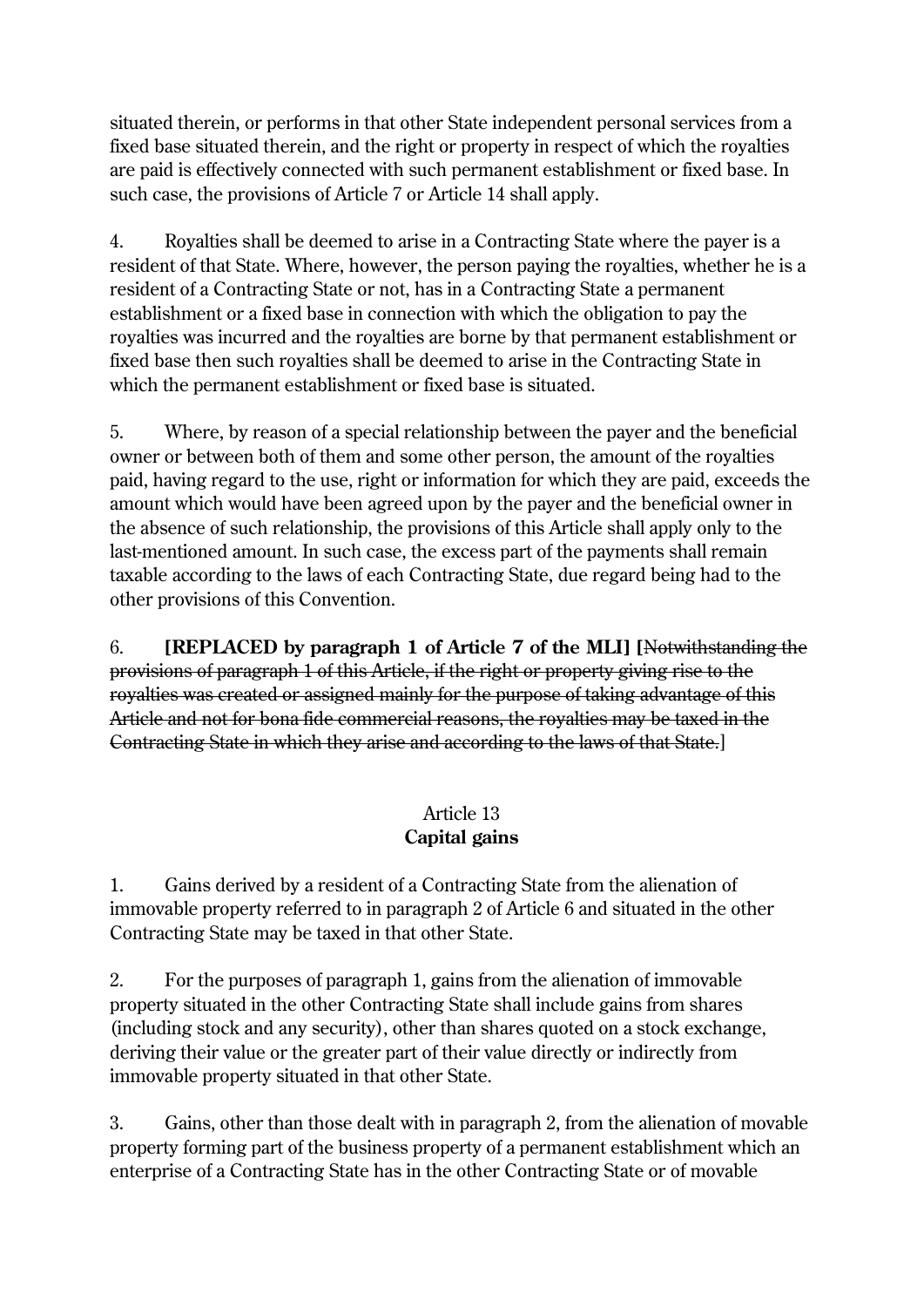property pertaining to a fixed base available to a resident of a Contracting State in the other Contracting State for the purpose of performing independent personal services, including such gains from the alienation of such a permanent establishment (alone or together with the whole enterprise) or of such fixed base, may be taxed in that other State.

4. Gains derived by an enterprise of a Contracting State from the alienation of ships or aircraft or containers (including trailers and related equipment for the transport of containers) operated in international traffic, or movable property pertaining to the operation of such ships, aircraft or containers, shall be taxable only in that State.

5. Gains from the alienation of any property other than those referred to in the preceding paragraphs shall be taxable only in the Contracting State of which the alienator is a resident.

6. The provisions of paragraph 5 shall not affect the right of a Contracting State to levy, according to its law, a tax on gains from the alienation of any property derived by an individual who is a resident of the other Contracting State and has been a resident of the first-mentioned State at any time during the five years immediately preceding the alienation of the property.

### Article 14 **Independent personal services**

1. Income derived by a resident of a Contracting State in respect of professional services or other activities of an independent character shall be taxable only in that State. However, such income may also be taxed in the other Contracting State if:

- a) the resident has a fixed base regularly available to him in that other State for the purpose of performing his activities; or
- b) the resident, being an individual, is present in the other State for a period or periods exceeding in the aggregate 183 days in any period of twelve months commencing or ending in the fiscal year concerned;

but only so much thereof as is attributable to services performed in that other State.

2. The term «professional services» includes especially independent scientific, literary, artistic, educational or teaching activities as well as the independent activities of physicians, lawyers, engineers, architects, dentists and accountants.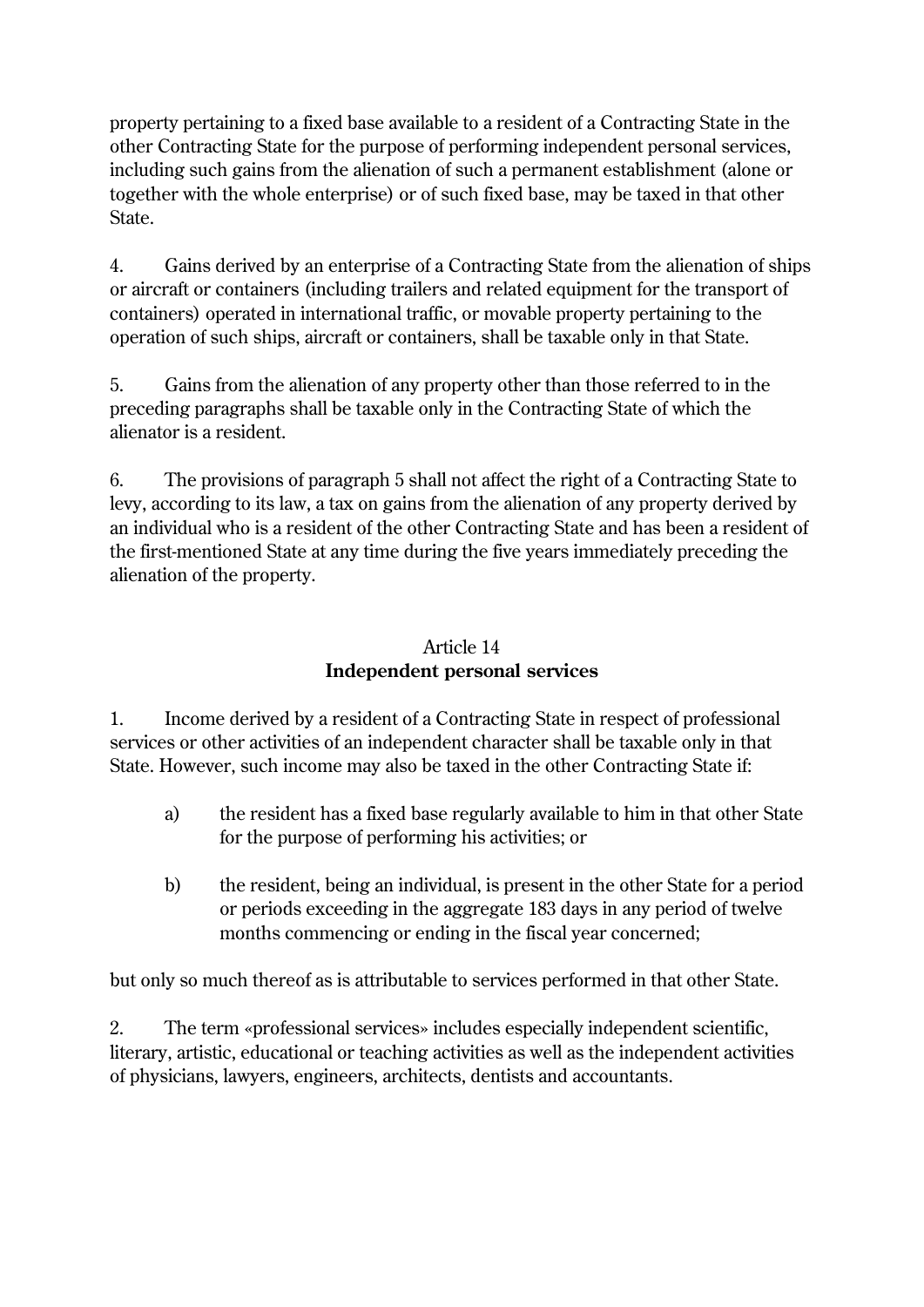#### Article 15 **Dependent personal services**

1. Subject to the provisions of Articles 16, 17, 18 and 19, salaries, wages and other similar remuneration derived by a resident of a Contracting State in respect of an employment shall be taxable only in that State unless the employment is exercised in the other Contracting State. If the employment is so exercised, such remuneration as is derived therefrom may be taxed in that other State.

2. Notwithstanding the provisions of paragraph 1, remuneration derived by a resident of a Contracting State in respect of an employment exercised in the other Contracting State shall be taxable only in the first-mentioned State if:

- a) the recipient is not present in that other State for a period or periods exceeding in the aggregate 183 days in any period of twelve months commencing or ending in the fiscal year concerned; and
- b) the remuneration is paid by, or on behalf of, an employer who is a resident of the State of which the recipient is a resident; and
- c) the remuneration is not borne by a permanent establishment or a fixed base which the employer has in that other State.

3. Paragraph 2 of this Article shall not apply to remuneration derived by a resident of a Contracting State, in this paragraph called «the employee», and paid by or on behalf of an employer who is resident of that State in respect of an employment exercised in the other Contracting State where:

- a) the employee renders services in the course of that employment to a person other than the employer who, directly or indirectly, supervises, directs or controls the manner in which those services are performed; and
- b) the employer does not have the rights to or the responsibility for the work in respect of which the services are performed.

4. Notwithstanding the preceding provisions of this Article, remuneration derived in respect of an employment exercised aboard a ship or aircraft operated in international traffic by an enterprise of a Contracting State may be taxed in that State.

5. Where a resident of Norway derives remuneration in respect of an employment exercised aboard an aircraft operated in international traffic by the Scandinavian Airlines System (SAS) consortium, such remuneration shall be taxable only in Norway.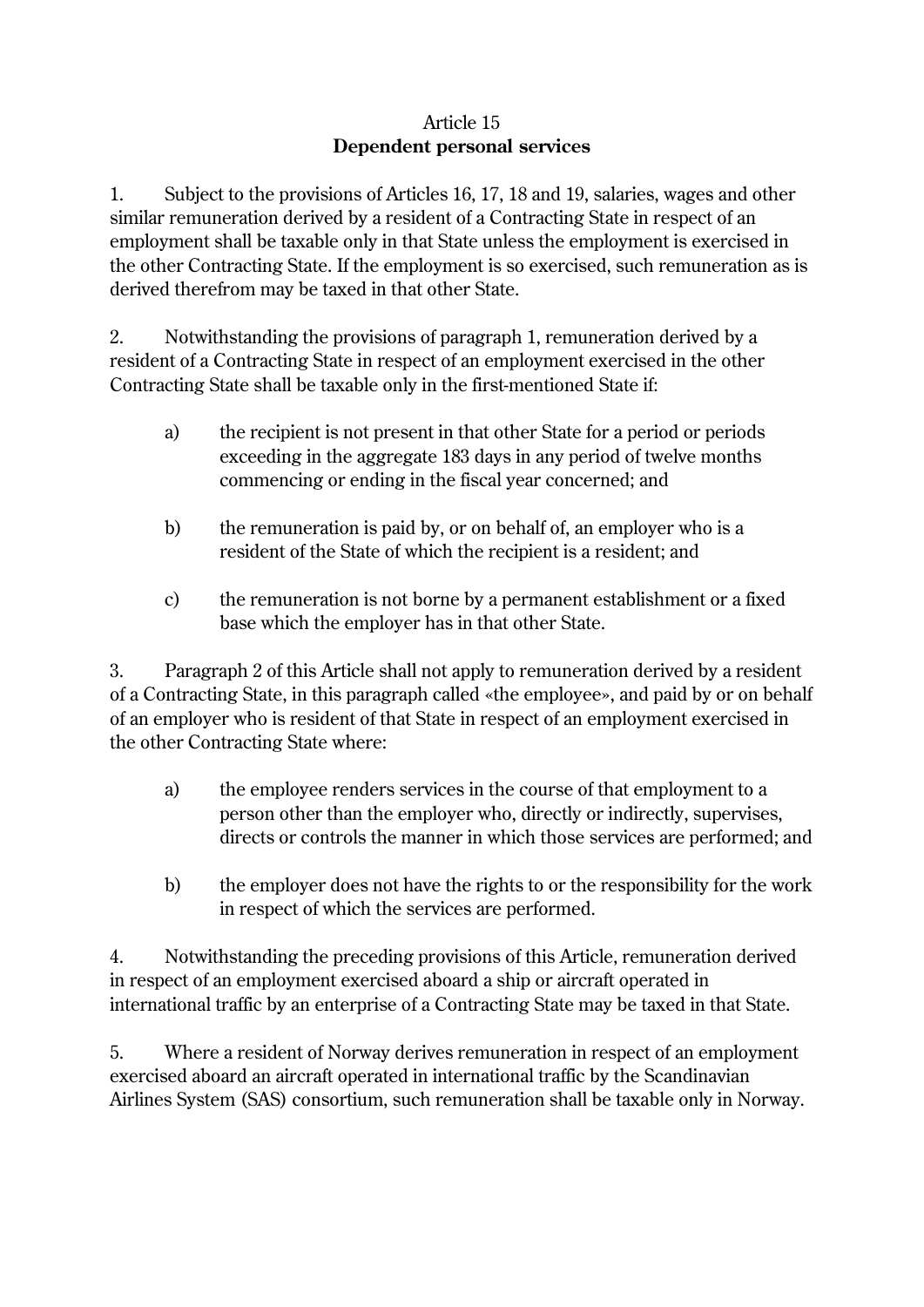#### Article 16 **Directors' fees**

Directors' fees and similar payments derived by a resident of a Contracting State in his capacity as a member of the board of directors or of a similar organ of a company which is a resident of the other Contracting State may be taxed in that other State.

### Article 17 **Artistes and sportspersons**

1. Notwithstanding the provisions of Articles 14 and 15 income derived by a resident of a Contracting State as an entertainer, such as a theatre, motion picture, radio or television artiste, or as a musician, or as a sportsperson, from his personal activities as such exercised in the other Contracting State, may be taxed in that other State.

2. Where income in respect of personal activities exercised by an entertainer or a sportsperson in his capacity as such accrues not to the entertainer or sportsperson himself but to another person, that income may, notwithstanding the provisions of Articles 7, 14 and 15, be taxed in the Contracting State in which the activities of the entertainer or sportsperson are exercised.

3. The provisions of paragraphs 1 and 2 shall not apply to income derived from activities performed in a Contracting State by entertainers or sportspersons if the visit to that State is substantially supported by public funds of the other Contracting State or a political subdivision or a local authority thereof. In such a case the income shall be taxable only in the State of which the entertainer or sportsperson is a resident.

#### Article 18

### **Pensions, annuities, payments under a social security system and alimony**

1. Pensions (including Government pensions and payments under a social security system) and other similar remuneration paid to a resident of a Contracting State and any annuity paid to such a resident shall be taxable only in that State.

2. Alimony and other maintenance payments paid to a resident of a Contracting State shall be taxable only in that State. However, any alimony or other maintenance payment paid by a resident of one of the Contracting States to a resident of the other Contracting State, shall, to the extent it is not allowable as a relief to the payer, be taxable only in the first-mentioned State.

3. The term «annuity» means a stated sum payable periodically at stated times during life or during a specified or ascertainable period of time under an obligation to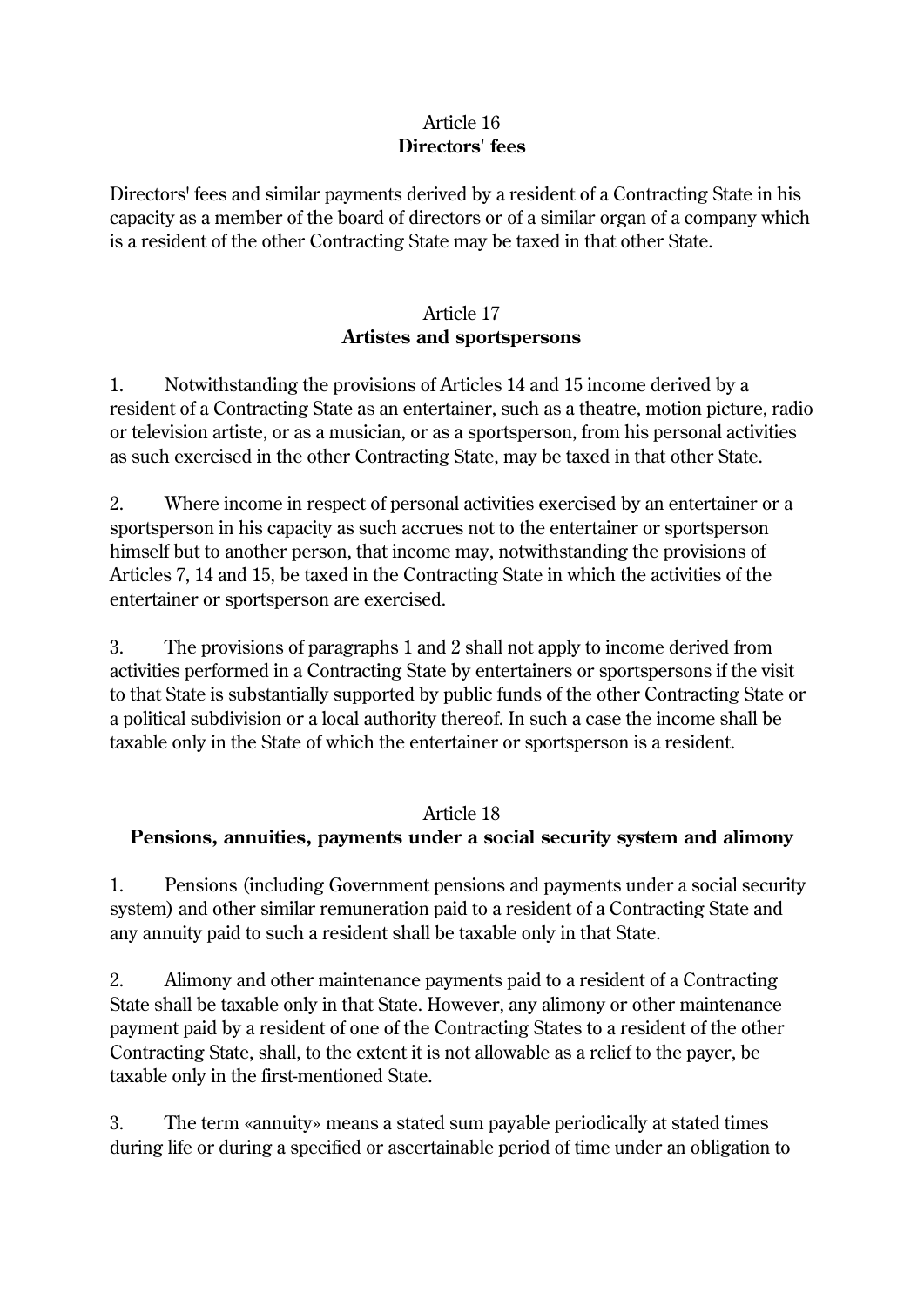make the payments in return for adequate and full consideration in money or money's worth.

#### Article 19 **Government service**

1. a) Salaries, wages and other similar remuneration, other than a pension, paid by a Contracting State or a political subdivision or a local authority thereof to an individual in respect of services rendered to that Contracting State or subdivision or authority shall be taxable only in that State.

b) However, such salaries, wages and other similar remuneration shall be taxable only in the other Contracting State if the services are rendered in that State and the individual is a resident of that State who:

- (i) is a national of that State; or
- (ii) did not become a resident of that State solely for the purpose of rendering the services.

2. The provisions of Articles 15, 16, and 17 shall apply to salaries, wages and other similar remuneration, other than a pension, in respect of services rendered in connection with a business carried on by a Contracting State or a political subdivision or a local authority thereof.

#### Article 20 **Students**

Payments which a student or business apprentice who is or was immediately before visiting a Contracting State a resident of the other Contracting State and who is present in the first-mentioned Contracting State solely for the purpose of his education or training receives for the purpose of his maintenance, education or training shall not be taxed in the first-mentioned State, provided that such payments arise from sources outside that State.

#### Article 21 **Offshore activities**

1. The provisions of this Article shall apply notwithstanding any other provision of this Convention.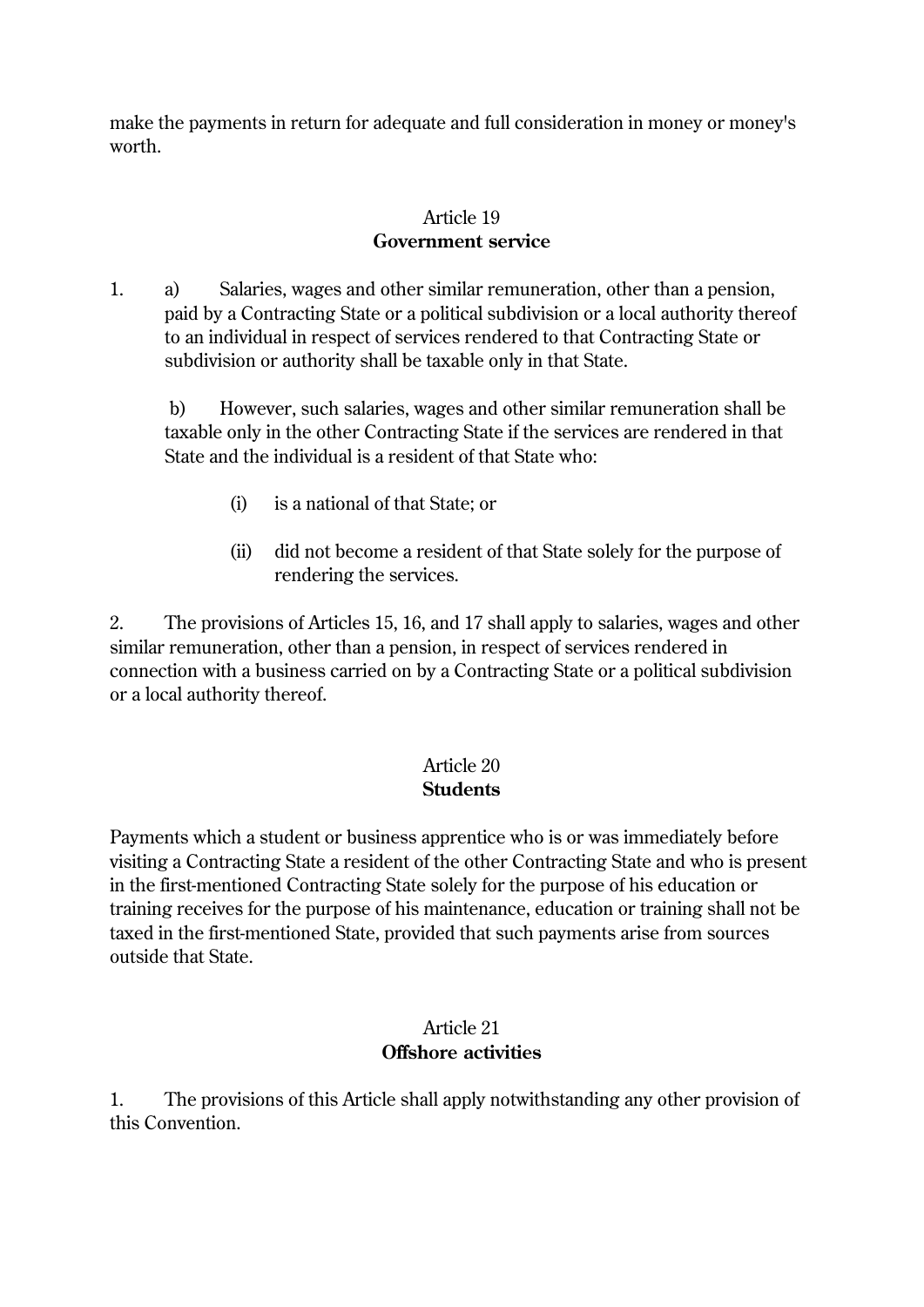2. A person who is a resident of a Contracting State and carries on activities offshore in the other Contracting State in connection with the exploration or exploitation of the seabed or subsoil or their natural resources situated in that other State shall, subject to paragraphs 3 and 4 of this Article, be deemed in relation to those activities to be carrying on business in that other State through a permanent establishment or fixed base situated therein.

3. The provisions of paragraph 2 and sub-paragraph b) of paragraph 6 shall not apply where the activities are carried on for a period not exceeding 30 days in the aggregate in any period of twelve months commencing or ending in the fiscal year concerned. However, for the purposes of this paragraph:

- a) activities carried on by an enterprise associated with another enterprise shall be regarded as carried on by the enterprise with which it is associated if the activities in question are substantially the same as those carried on by the last-mentioned enterprise;
- b) two enterprises shall be deemed to be associated if one is controlled directly or indirectly by the other, or both are controlled directly or indirectly by a third person or persons.

4. Profits derived by a resident of a Contracting State from the transportation of supplies or personnel to a location, or between locations, where activities in connection with the exploration or exploitation of the seabed or subsoil or their natural resources are being carried on in a Contracting State, or from the operation of tugboats and other vessels auxiliary to such activities, shall be taxable only in the Contracting State of which the enterprise is a resident. This provision shall not apply if the vessel or aircraft is operated by a permanent establishment in the sense of Article 5, or the activities are continued for more than six months in any twelve month period.

5. a) Subject to sub-paragraph b) of this paragraph, salaries, wages and similar remuneration derived by a resident of a Contracting State in respect of an employment connected with the exploration or exploitation of the seabed or subsoil or their natural resources situated in the other Contracting State may, to the extent that the duties are performed offshore in that other State, be taxed in that other State. However, such remuneration shall be taxable only in the firstmentioned State if the employment is carried on offshore for an employer who is not a resident of the other State and provided the employment is carried on for a period or periods not exceeding in the aggregate 30 days in any period of twelve months commencing or ending in the fiscal year concerned.

b) Salaries, wages and similar remuneration derived by a resident of a Contracting State in respect of an employment exercised aboard a ship or aircraft engaged in the transportation of supplies or personnel to a location, or between locations, where activities connected with the exploration or exploitation of the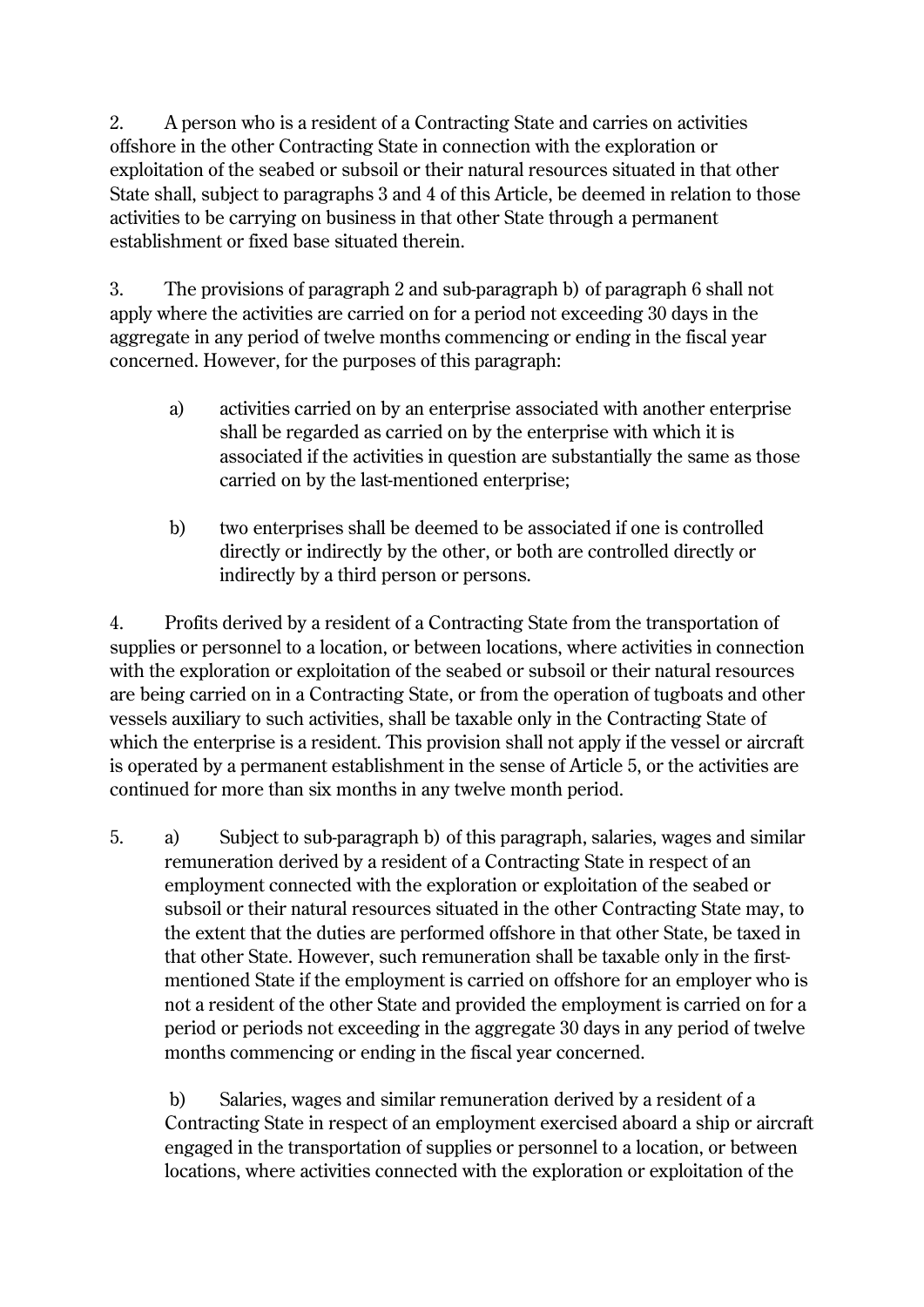seabed or subsoil or their natural resources are being carried on in a Contracting State, or in respect of an employment exercised aboard tugboats or other vessels operated auxiliary to such activities, shall be taxable only in the Contracting State of which the enterprise carrying on such activities is a resident. This provision shall not apply if the vessel or aircraft is operated by a permanent establishment in the sense of Article 5, or the activities are continued for more than six months in any twelve month period.

- 6. Gains derived by a resident of a Contracting State from the alienation of:
	- a) exploration or exploitation rights; or
	- b) property situated in the other Contracting State and used in connection with the exploration or exploitation of the seabed or subsoil or their natural resources situated in that other State; or
	- c) shares (including stock or any security) deriving their value or the greater part of their value directly or indirectly from such rights or such property or from such rights and such property taken together,

may be taxed in that other State.

In this paragraph «exploration or exploitation rights» mean rights to assets to be produced by the exploration or exploitation of the seabed or subsoil or their natural resources in the other Contracting State, including rights to interests in or to the benefit of such assets.

## Article 22 **Other income**

1. Items of income of a resident of a Contracting State, wherever arising, not dealt with in the foregoing Articles of this Convention shall be taxable only in that State.

2. The provisions of paragraph 1 shall not apply to income, other than income from immovable property as defined in paragraph 2 of Article 6, if the recipient of such income, being a resident of a Contracting State, carries on business in the other Contracting State through a permanent establishment situated therein, or performs in that other State independent personal services from a fixed base situated therein, and the right or property in respect of which the income is paid is effectively connected with such permanent establishment or fixed base. In such case the provisions of Article 7 or Article 14, as the case may be, shall apply.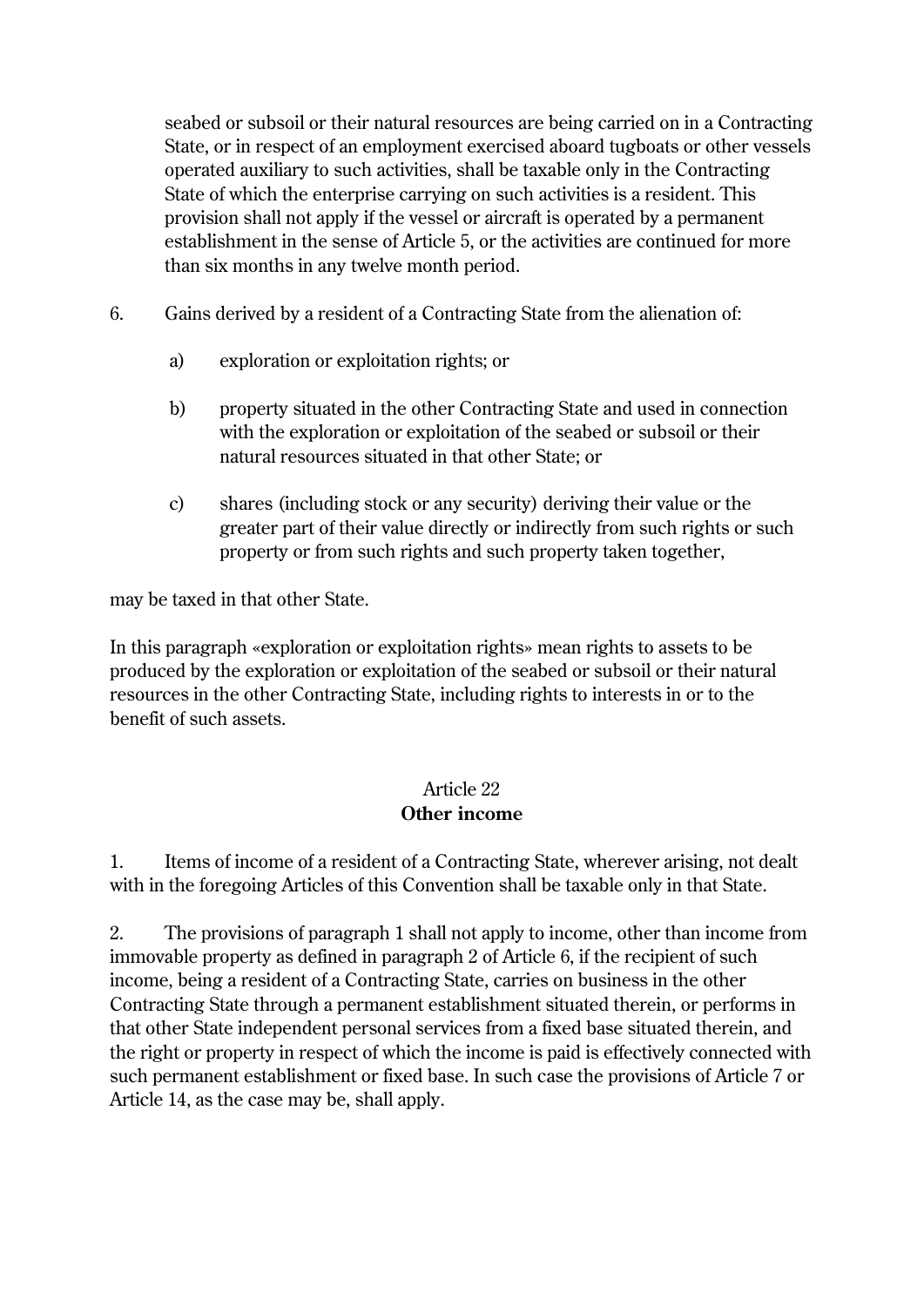### Chapter IV **Taxation of capital**

## Article 23 **Capital**

1. Capital represented by immovable property referred to in Article 6 owned by a resident of a Contracting State and situated in the other Contracting State may be taxed in that other State.

2. Capital represented by movable property forming part of the business property of a permanent establishment which an enterprise of a Contracting State has in the other Contracting State, or by movable property pertaining to a fixed base available to a resident of a Contracting State in the other Contracting State for the purpose of performing independent personal services, may be taxed in that other State.

3. Capital of an enterprise of a Contracting State represented by ships or aircraft operated in international traffic, and by movable property pertaining to the operation of such ships or aircraft, shall be taxable only in that State.

4. Capital of an enterprise of a Contracting State represented by containers (including trailers and related equipment for the transport of containers) used for the transport of goods or merchandise shall be taxable only in that State except insofar as those containers or trailers and related equipment are used for transport solely between places within the other Contracting State.

5. All other elements of capital of a resident of a Contracting State shall be taxable only in that State.

## Chapter V **Methods for elimination of double taxation**

## Article 24 **Elimination of double taxation**

1. Subject to the provisions of the laws of Ireland regarding the allowance as a credit against Irish tax of tax payable in a territory outside Ireland (which shall not affect the general principle hereof):

a) Norwegian tax payable under the laws of Norway and in accordance with this Convention, whether directly or by deduction, on profits, income or gains (excluding in the case of a dividend tax payable in respect of the profits out of which the dividend is paid) shall be allowed as a credit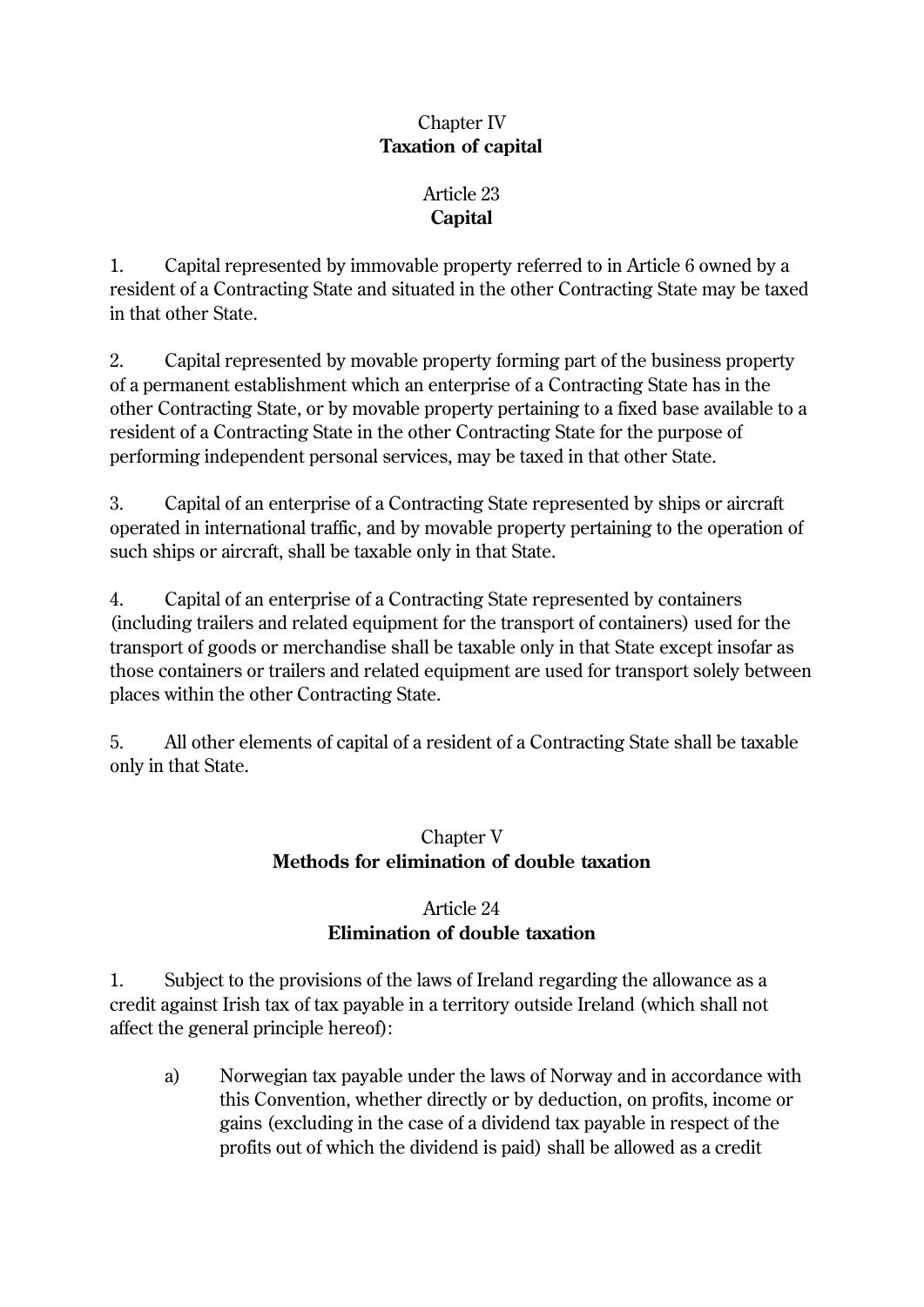against any Irish tax computed by reference to the same profits, income or gains by reference to which Norwegian tax is computed.

b) In the case of a dividend paid by a company which is a resident of Norway to a company which is a resident of Ireland and which controls directly or indirectly 25 per cent or more of the voting power in the company paying the dividend, the credit shall take into account (in addition to any Norwegian tax creditable under the provisions of sub-paragraph a) of this paragraph) Norwegian tax payable by the company in respect of the profits out of which such dividend is paid.

2. Subject to the provisions of the laws of Norway regarding the allowance as a credit against Norwegian tax of tax payable in a territory outside Norway, including, in the case of a dividend, tax payable by a company in respect of the profits out of which the dividend is paid, (which shall not affect the general principle hereof), where a resident of Norway derives income or owns elements of capital which, in accordance with the provisions of this Convention, may be taxed in Ireland, Norway shall allow:

- a) as a deduction from the tax on the income of that resident, an amount equal to the income tax paid in Ireland on that income;
- b) as a deduction from the tax on the capital of that resident, an amount equal to the capital tax paid in Ireland on elements of capital;

such deduction in either case shall not, however, exceed that part of the income tax or capital tax, as computed before the deduction is given, which is attributable, as the case may be, to the income or the same elements of capital which may be taxed in Ireland.

3. For the purposes of paragraphs 1 and 2, profits, income, gains and capital owned by a resident of a Contracting State which may be taxed in the other Contracting State in accordance with this Convention shall be deemed to be derived from sources in that other Contracting State.

4. Where, in accordance with any provision of this Convention, income derived or capital owned by a resident of a Contracting State is exempt from tax in that State, that State may nevertheless include such income or capital in the tax base, but shall allow as a deduction from its tax on such income or capital that part of the income tax or capital tax, as the case may be, which is attributable to the income derived from the other Contracting State, or the capital owned in that other State.

5. Where, under any provision of this Convention, income or gains is or are wholly or partly relieved from tax in a Contracting State and, under the laws in force in the other Contracting State, an individual, in respect of the said income or gains, is subject to tax by reference to the amount thereof which is remitted to or received in that other State, and not by reference to the full amount thereof, then the relief to be allowed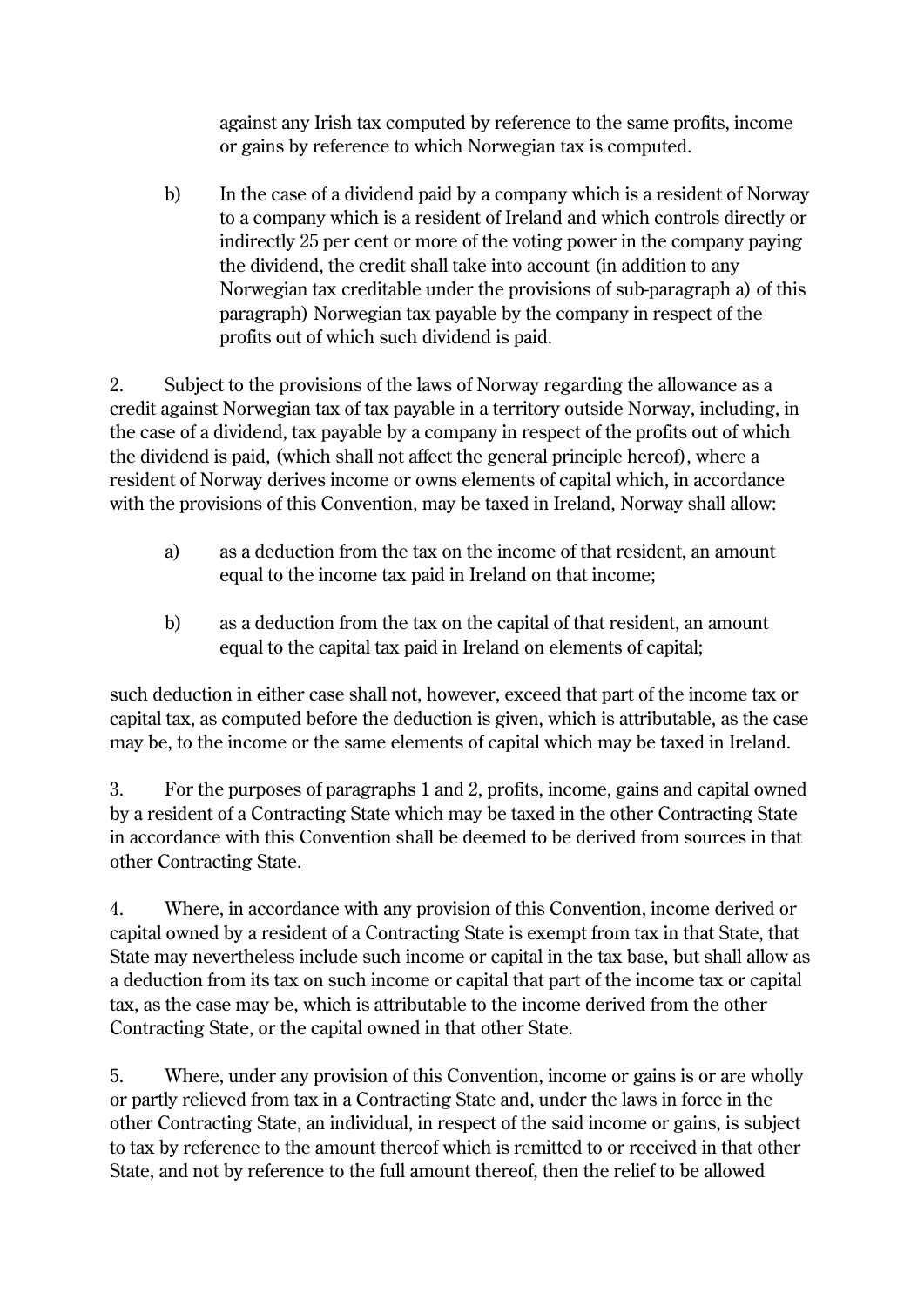under this Convention in the first-mentioned State shall apply only to so much of the income or gains as is remitted to or received in that other State.

## Chapter VI **Special provisions**

## Article 25 **Non-discrimination**

1. Nationals of a Contracting State shall not be subjected in the other Contracting State to any taxation or any requirement connected therewith, which is other or more burdensome than the taxation and connected requirements to which nationals of that other State in the same circumstances, in particular with respect to residence, are or may be subjected. This provision shall, notwithstanding the provisions of Article 1, also apply to persons who are not residents of one or both of the Contracting States.

2. The taxation on a permanent establishment which an enterprise of a Contracting State has in the other Contracting State shall not be less favourably levied in that other State than the taxation levied on enterprises of that other State carrying on similar activities.

3. Nothing contained in this Article shall be construed as obliging a Contracting State to grant to a non-resident of that Contracting State any exemptions, allowances, reliefs and reductions for tax purposes which it grants to its residents.

4. Except where the provisions of paragraph 1 of Article 9, paragraph 5 of Article 11, or paragraph 5 of Article 12 apply, interest, royalties and other disbursements paid by an enterprise of a Contracting State to a resident of the other Contracting State shall, for the purpose of determining the taxable profits of such enterprise, be deductible under the same conditions as if they had been paid to a resident of the first-mentioned State.

5. Enterprises of a Contracting State, the capital of which is wholly or partly owned or controlled, directly or indirectly, by one or more residents of the other Contracting State, shall not be subjected in the first-mentioned State to any taxation or any requirement connected therewith which is other or more burdensome than the taxation and connected requirements to which other similar enterprises of that first-mentioned State are or may be subjected.

## Article 26 **Mutual agreement procedure**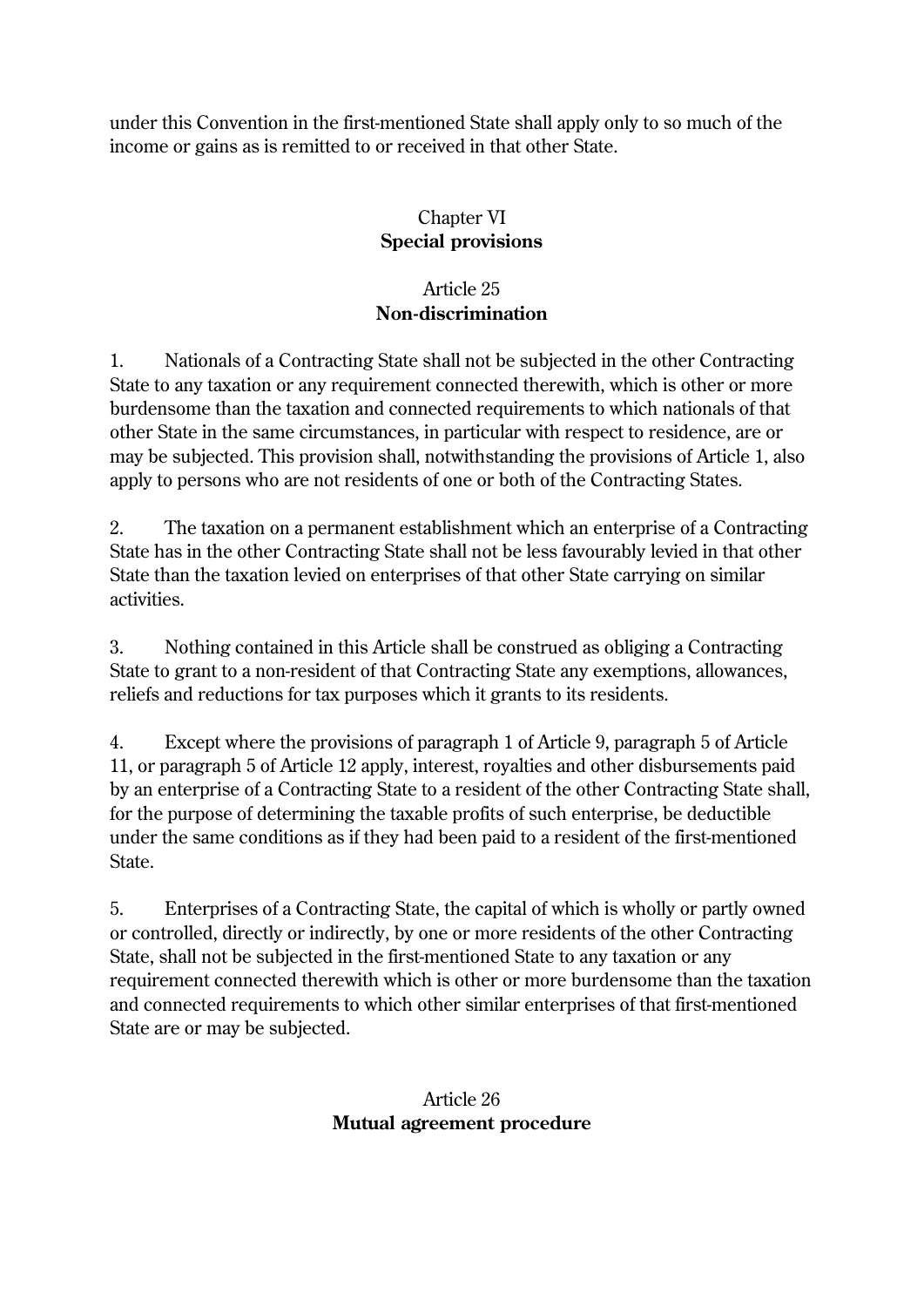1. **[REPLACED by the first sentence of paragraph 1 of Article 16 of the MLI]** Where a person considers that the actions of one or both of the Contracting States result or will result for him in taxation not in accordance with the provisions of this Convention, he may, irrespective of the remedies provided by the domestic law of those States, present his case to the competent authority of the Contracting State of which he is a resident or, if his case comes under paragraph 1 of Article 25, to that of the Contracting State of which he is a national. The case must be presented within three years from the receipt of the first notification of the action resulting in taxation not in accordance with the provisions of the Convention.

*The following first sentence of paragraph 1 of Article 16 of the MLI replaces the first sentence of paragraph 1 of Article 26 of this Convention:*

ARTICLE 16 OF THE MLI – MUTUAL AGREEMENT PROCEDURE

Where a person considers that the actions of one or both of the Contracting States result or will result for that person in taxation not in accordance with the provisions of this Convention, that person may, irrespective of the remedies provided by the domestic law of those Contracting States, present the case to the competent authority of either Contracting State.

2. The competent authority shall endeavour, if the objection appears to it to be justified and if it is not itself able to arrive at a satisfactory solution, to resolve the case by mutual agreement with the competent authority of the other Contracting State, with a view to the avoidance of taxation which is not in accordance with the Convention. Any agreement reached shall be implemented notwithstanding any time limits in the domestic law of the Contracting State.

3. The competent authorities of the Contracting States shall endeavour to resolve by mutual agreement any difficulties or doubts arising as to the interpretation or application of the Convention. They may also consult together for the elimination of double taxation in cases not provided for in the Convention.

4. The competent authorities of the Contracting States may communicate with each other directly for the purpose of reaching an agreement in the sense of the preceding paragraphs. When it seems advisable in order to reach agreement to have an oral exchange of opinions, such exchange may take place through a Commission consisting of representatives of the competent authorities of the Contracting States.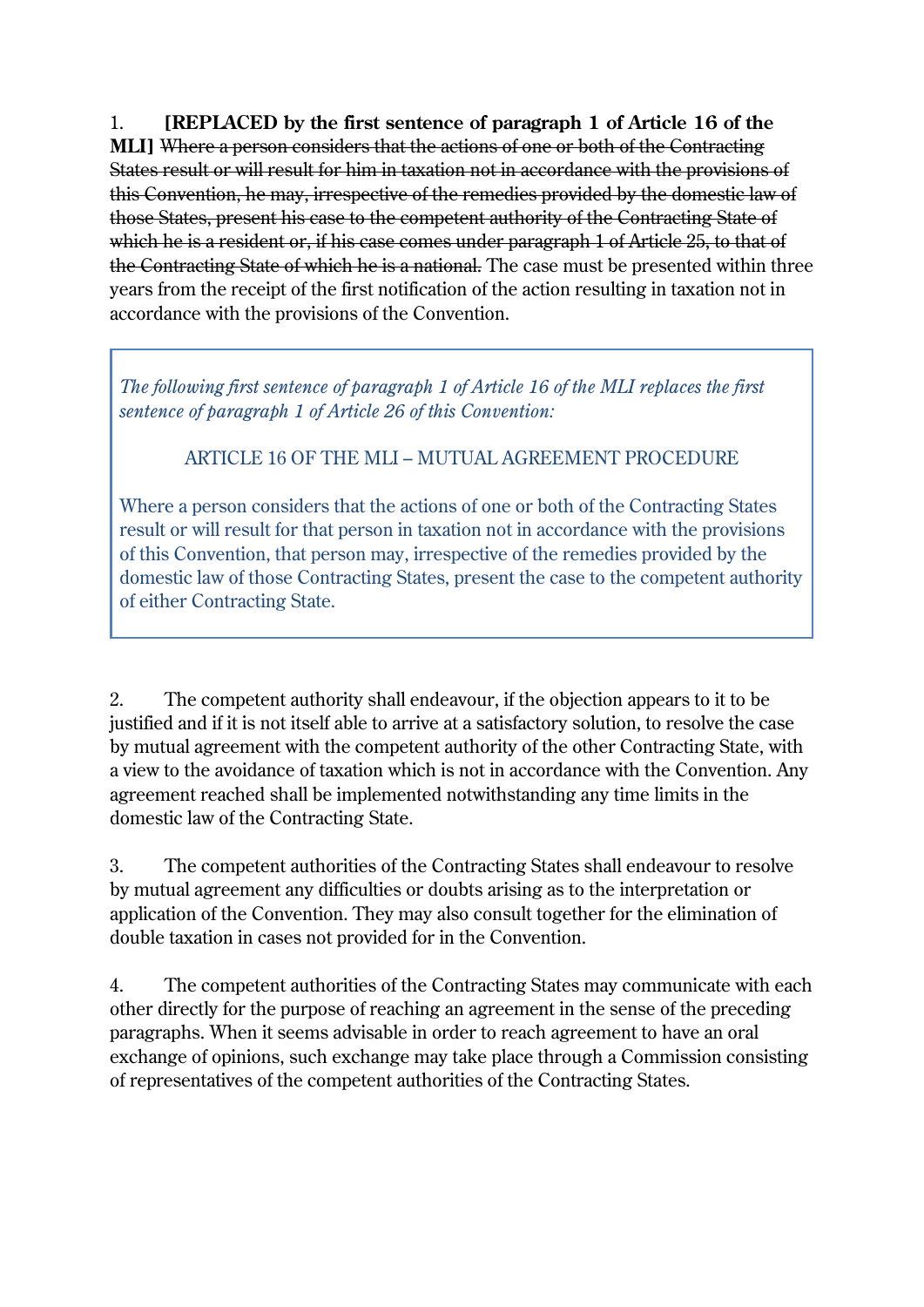#### Article 27 **Exchange of information**

1. The competent authorities of the Contracting States shall exchange such information as is relevant for carrying out the provisions of this Convention or of the domestic laws of the Contracting States concerning taxes covered by this Convention insofar as the taxation thereunder is not contrary to the Convention. The exchange of information is not restricted by Article 1. Any information so exchanged shall be treated as secret in the same manner as information obtained under the domestic laws of that State and shall be disclosed only to persons or authorities (including courts and administrative bodies) involved in the assessment or collection of, the enforcement or prosecution in respect of, or the determination of appeals in relation to, the taxes covered by this Convention. Such persons or authorities shall use the information only for such purposes. They may disclose the information in public court proceedings or in judicial decisions.

2. In no case shall the provisions of paragraph 1 be construed so as to impose on a Contracting State the obligation:

- a) to carry out administrative measures at variance with the laws and administrative practice of that or of the other Contracting State;
- b) to supply information which is not obtainable under the laws or in the normal course of the administration of that or of the other Contracting State;
- c) to supply information which would disclose any trade, business, industrial, commercial or professional secret or trade process, or information, the disclosure of which would be contrary to public policy (ordre public).

## Article 28 **Members of diplomatic missions and consular posts**

Nothing in this Convention shall affect the fiscal privileges of members of diplomatic missions or consular posts under the general rules of international law or under the provisions of special agreements.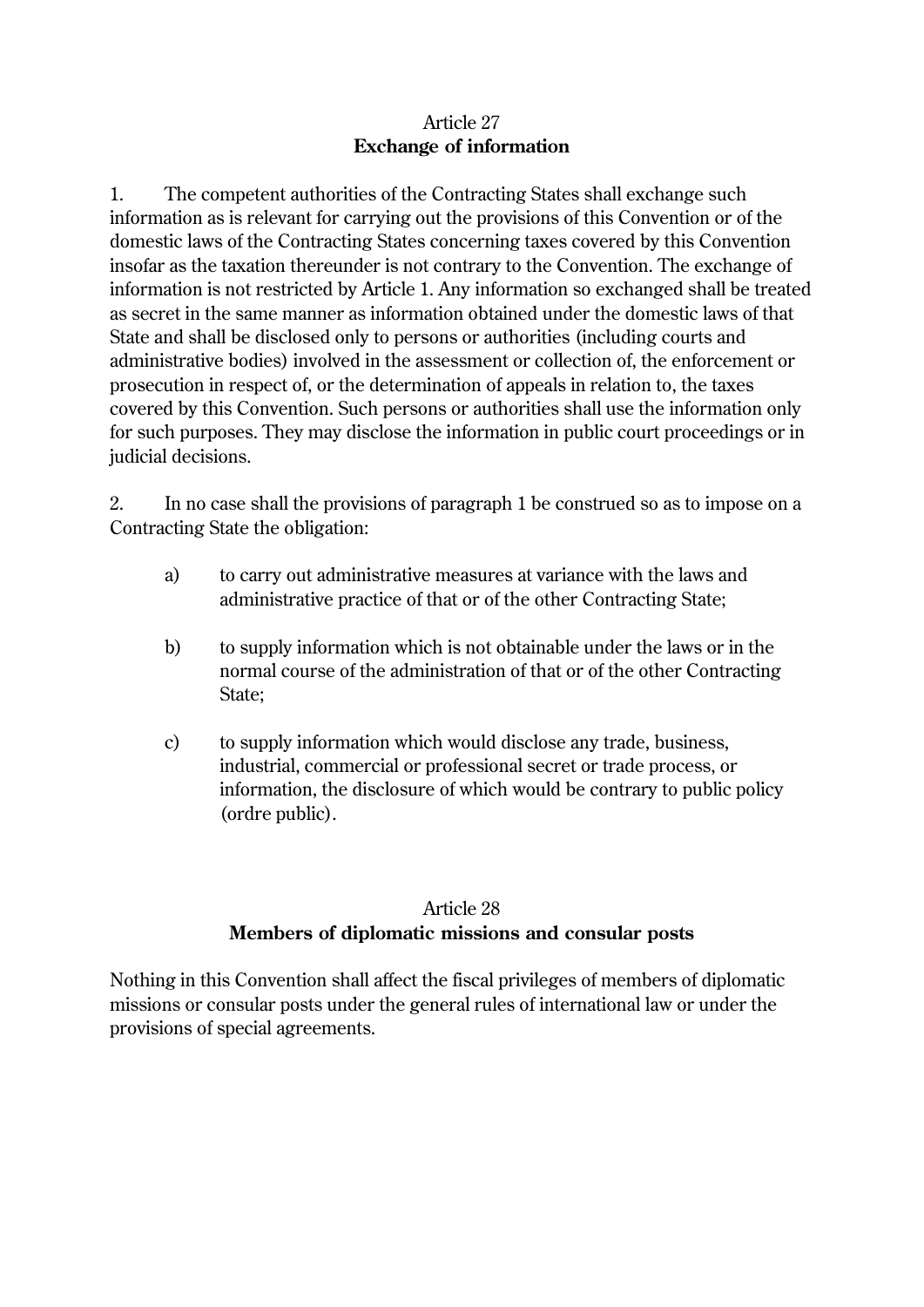*The following paragraph 1 of Article 7 of the MLI replaces paragraph 6 of Article 11 and paragraph 6 of Article 12 of this Convention and applies and supersedes all other provisions of this Convention:*

#### ARTICLE 7 OF THE MLI –PREVENTION OF TREATY ABUSE (Principal purposes test provision)

Notwithstanding any provisions of the Convention, a benefit under the Convention shall not be granted in respect of an item of income or capital if it is reasonable to conclude, having regard to all relevant facts and circumstances, that obtaining that benefit was one of the principal purposes of any arrangement or transaction that resulted directly or indirectly in that benefit, unless it is established that granting that benefit in these circumstances would be in accordance with the object and purpose of the relevant provisions of the Convention.

## Chapter VII **Final provisions**

## Article 29 **Entry into force**

1. Each of the Contracting States shall notify to the other the completion of the procedures required by its law for the bringing into force of this Convention.

2. The Convention shall enter into force on the date of receipt of the later of these notifications and shall thereupon have effect:

a) in Norway:

in respect of taxes on income or on capital relating to the calendar year (including accounting periods beginning in any such year) next following that in which the Convention enters into force and subsequent years;

- b) in Ireland:
	- (i) as respects income tax and capital gains tax, for any year of assessment beginning on or after the sixth day of April next following the date on which this Convention enters into force;
	- (ii) as respects corporation tax, for any financial year beginning on or after the first day of January in the year next following the year in which this Convention enters into force.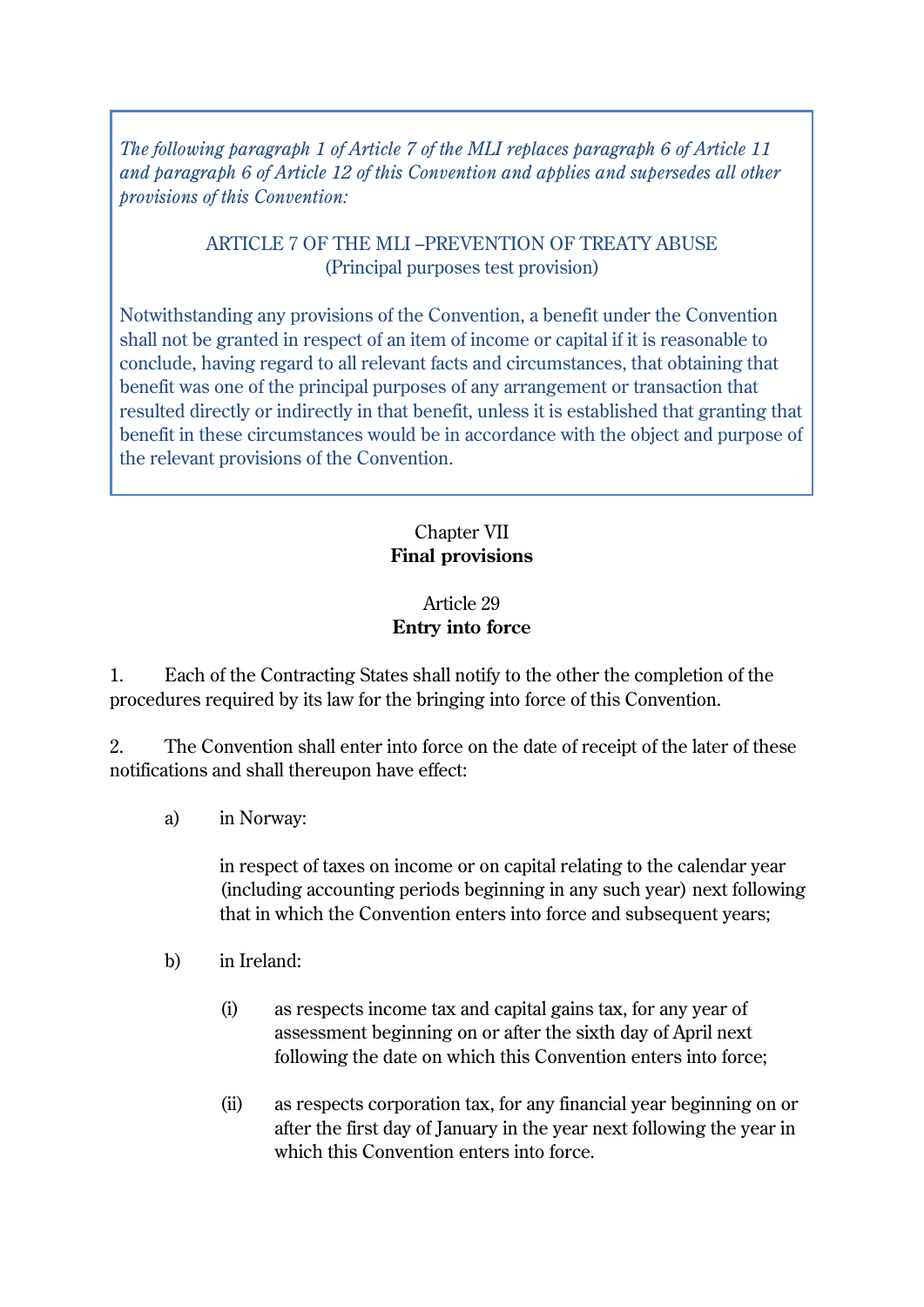3. Where the provisions of Articles 8 and 23 of the Convention between the Government of Ireland and the Government of Norway for the Avoidance of Double Taxation and the Prevention of Fiscal Evasion with respect to Taxes on Income and Capital signed at Dublin on 21 October, 1969 (hereinafter referred to as «the 1969 Convention») would have afforded any greater relief from tax to a person entitled to its benefits than is afforded under this Convention, such provisions as aforesaid shall continue to have effect for a period of twelve calendar months from the date on which the provisions of this Convention would otherwise have effect in accordance with the provisions of paragraph 2.

4. The provisions of the 1969 Convention shall cease to have effect when the provisions of this Convention take effect in accordance with paragraphs 2 and 3.

### Article 30 **Termination**

This Convention shall remain in force indefinitely, but either of the Contracting States may, on or before 30th June in any calendar year beginning after the expiration of a period of five years from the date of its entry into force, give to the other Contracting State, through diplomatic channels, written notice of termination. In such event, the Convention shall cease to have effect:

a) in Norway:

in respect of taxes on income or on capital relating to the calendar year (including accounting periods beginning in such year) next following that in which the notice is given and subsequent years;

- b) in Ireland:
	- (i) as respects income tax and capital gains tax, for any year of assessment beginning on or after the sixth day of April next following the date on which the period specified in the said notice of termination expires;
	- (ii) as respects corporation tax, for any financial year beginning on or after the first day of January next following the date on which the period specified in the said notice of termination expires.

In witness whereof the undersigned, duly authorised thereto by their respective Governments, have signed this Convention.